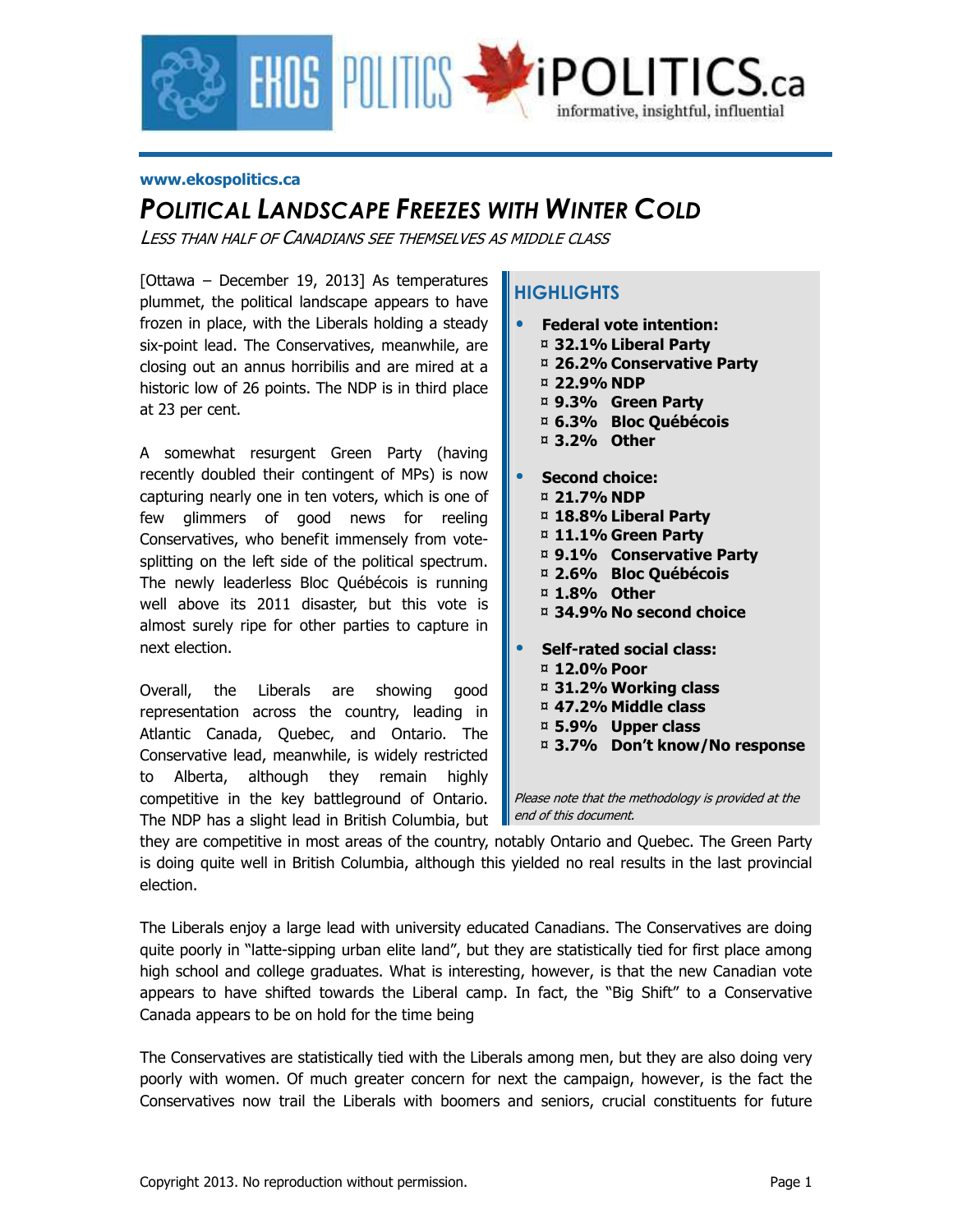

success. A youthful Justin Trudeau may be the poster child for change and hope, but he is currently lighting it up most strongly with older Canada (a good thing for him since they are much more likely to vote than young voters).

It is also interesting to look at how voters have moved since last election. Obviously, the Liberal Party has come out one top as the net beneficiary of voter mobility and they have nearly doubled support from three fairly balanced sources - disaffected Conservatives, NDP voters, and returning discouraged voters. These latter two groups are probably rich in erstwhile Liberal voters from the salad days of the nineties and early 2000s.

### **Declining Outlook**

For a very long time, Canadians have been driven by the resolute belief in progress and a better future. This belief, however, has been unravelling itself over the last several years. Indeed, the percentage of Canadians who think they will be better off in five years' time has fallen to an alltime low of 33 per cent. Furthermore, just one in three Canadians think they are better off than their parents, while a meagre 16 per cent think their children will inherit a better world than the one we live in now.

The most telling indicator, however, is the apparent decline of the middle class. Ten years ago, two-thirds of Canadians called themselves middle class. Today, that figure has fallen to just 47 per cent. Meanwhile, the percentage of Canadians who see themselves as part of the poor and working classes has grown from 28 per cent to 43 per cent.

So what do these numbers have to do with the political arena? Well, historically, politicians have targeted their campaigns at middle class voters, who have always made up the lion's share of the electorate. Over the last ten years, however, this group has shrunk by nearly one-third while the pool of poor and working class voters has grown by more that 50 per cent. This growing force of worried and discouraged voters would be an attractive base for any political party, especially one that espouses a platform of hope and change.

So far, it seems that Trudeau's message of restoring middle class progress appears to be taking hold. Indeed, the party holds a small lead among the middle class, working class, and poor voters. Conservative support, meanwhile, seems to rise progressively with social class – they lead (albeit insignificantly) with upper class Canadians, but they do quite badly with those who categorize themselves as poor. The NDP is equally competitive everywhere.

It will be interesting to see over the coming year whether parties begin tailoring their campaign messages towards Canada's growing working class or whether they continue to focus on an increasingly diminished base of what remains of Canada's middle class.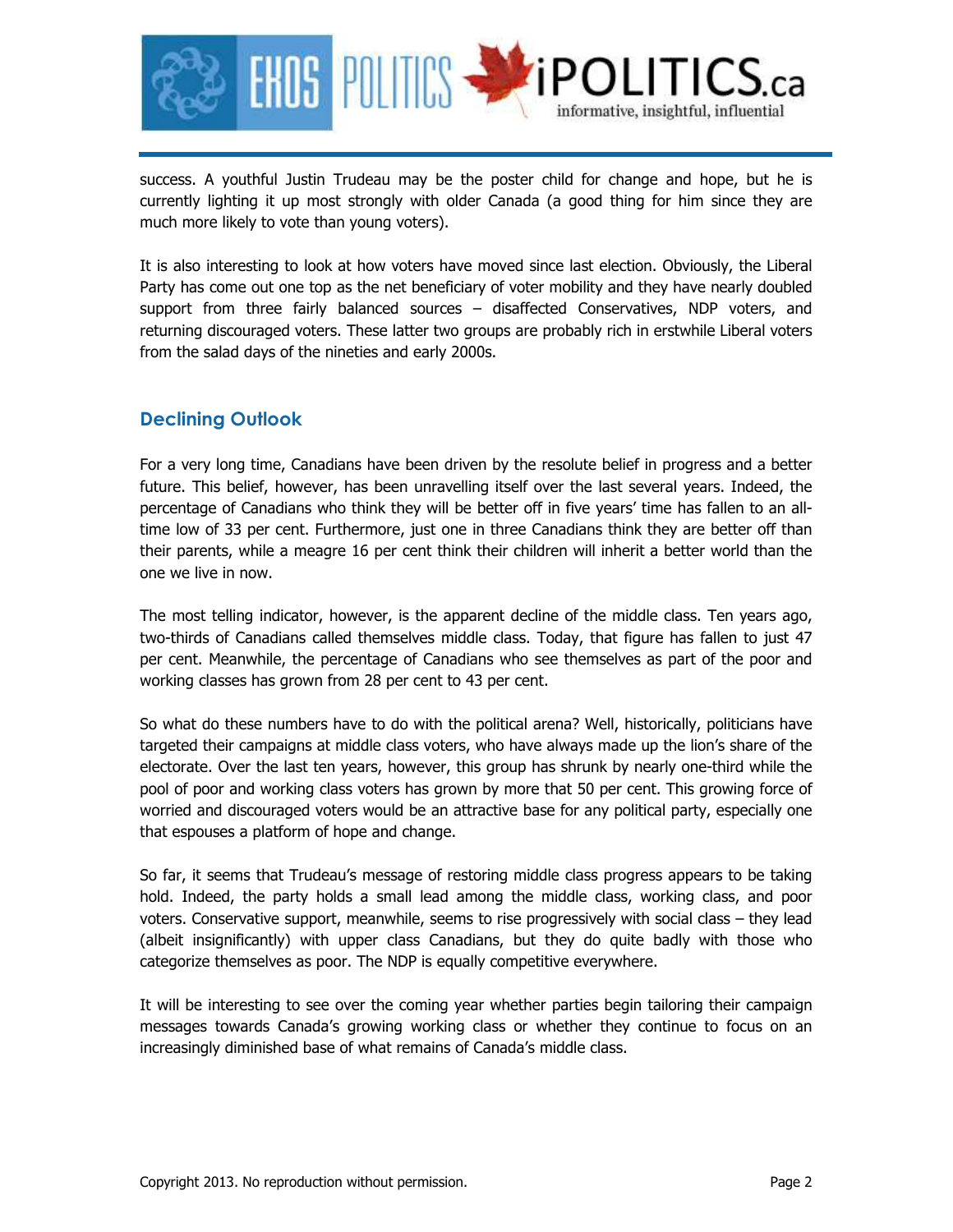

### **Top Line Results:**

## **Federal vote intention**

*Q. If a federal election were held tomorrow, which party would you vote for?*

| <b>National Results</b>      |                                          |           |                |
|------------------------------|------------------------------------------|-----------|----------------|
| 32.1                         | 26.2                                     | 22.9      | 6.33.2<br>9.3  |
|                              | National Results - "Likely voter" model* |           |                |
| 29.1                         | 28.5                                     | 27.2      | 5.8 2.4<br>7.1 |
| <b>2011 Election Results</b> |                                          |           |                |
| 18.9                         | 39.6                                     | 30.6      | 3.9 6.0 .9     |
| Liberal                      | Conservative Party<br><b>EXAMPP</b>      | ■ ● green | Other          |
|                              |                                          |           |                |

*\*Our "likely voters" model involves dropping those respondents who did not vote in the 2011 Federal Election and then weighting the remaining cases by how they voted in 2011.*

Copyright 2013. No reproduction without permission.

**BASE:** Canadians; December 12-15, 2013 (n=3,468)

# **Tracking federal vote intention**

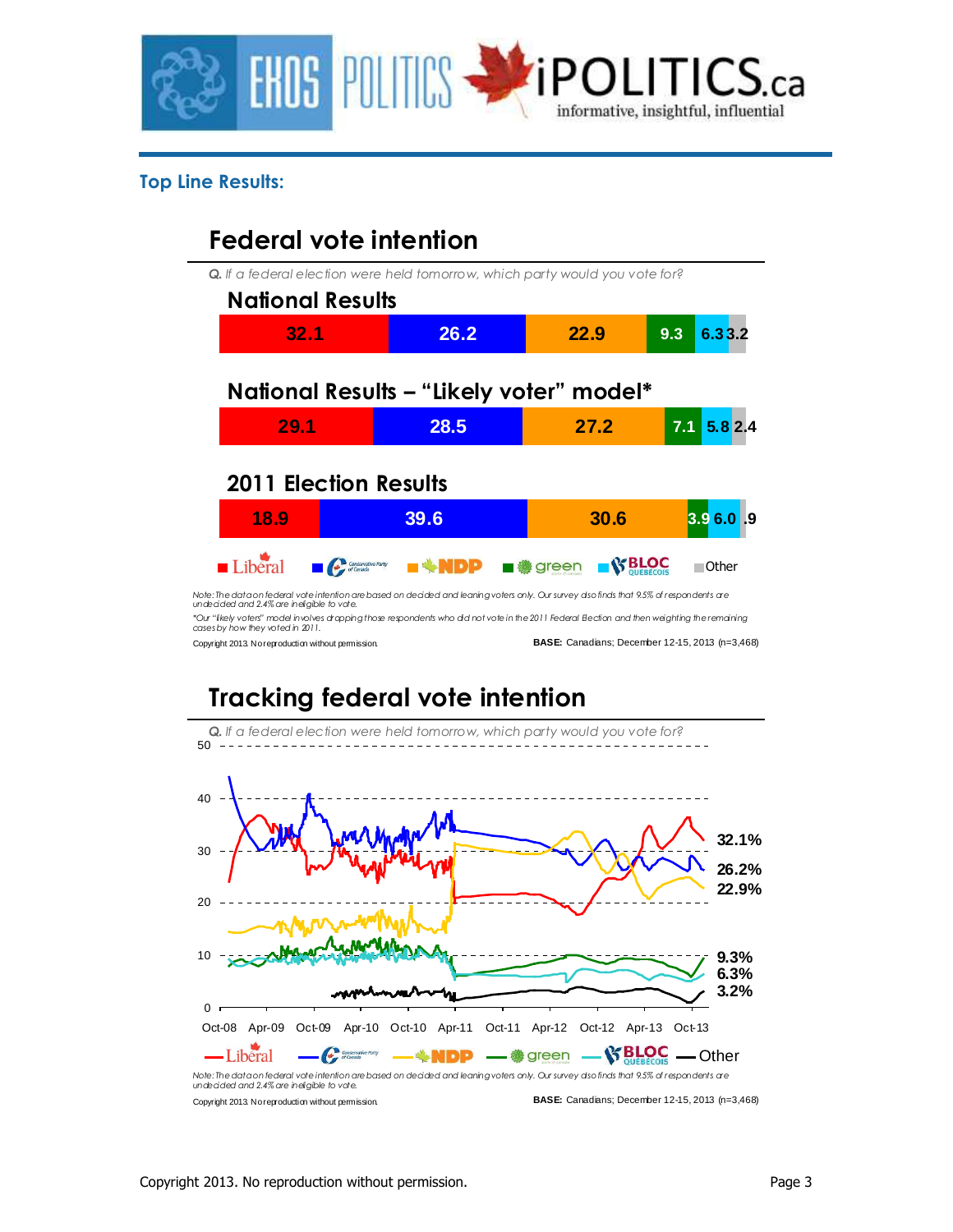

## **Vote intention by region**



## **Vote intention by gender and age**

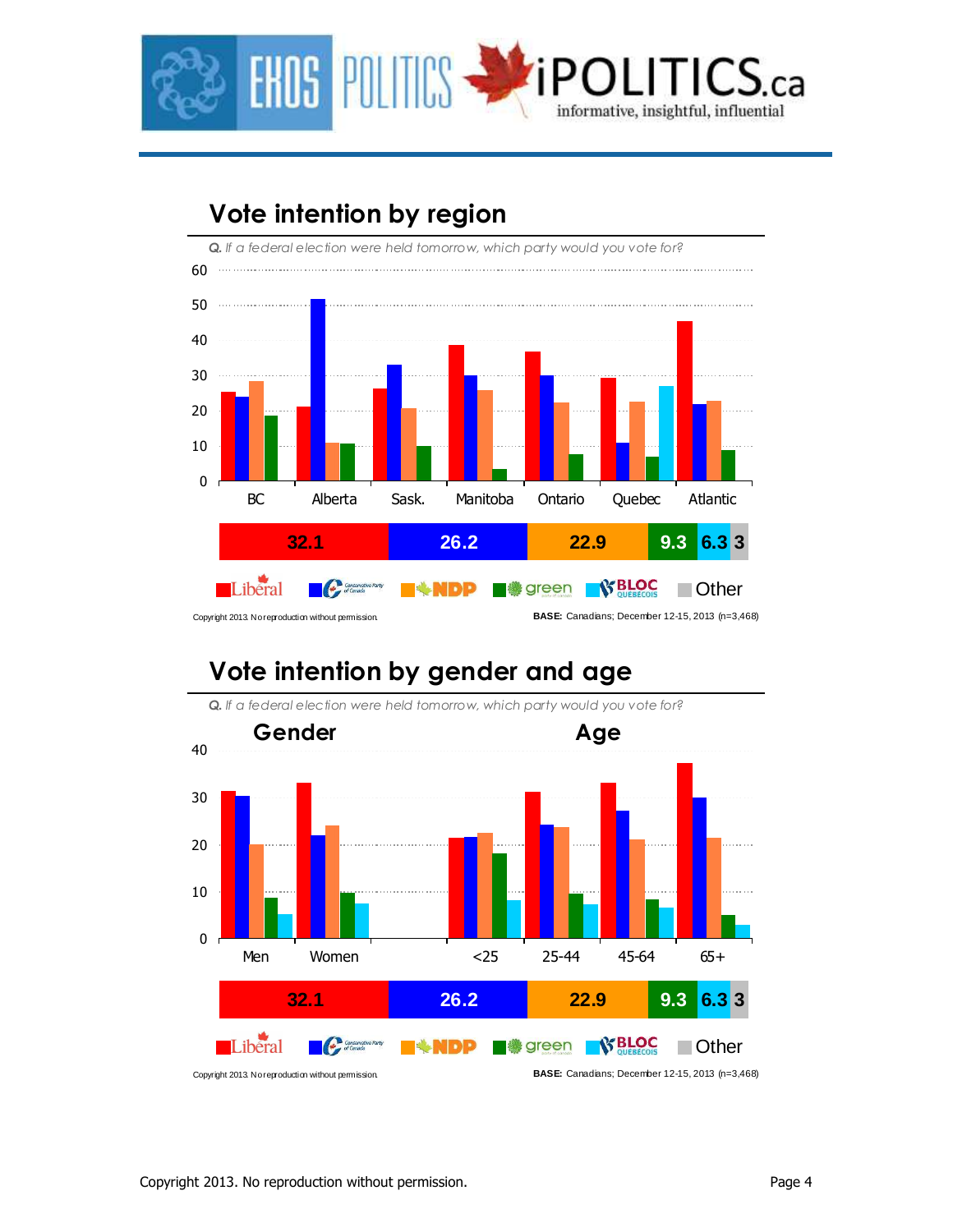

## **Vote intention by education/country of birth**



*Q. If a federal election were held tomorrow, which party would you vote for?*

## **Vote intention by social class**

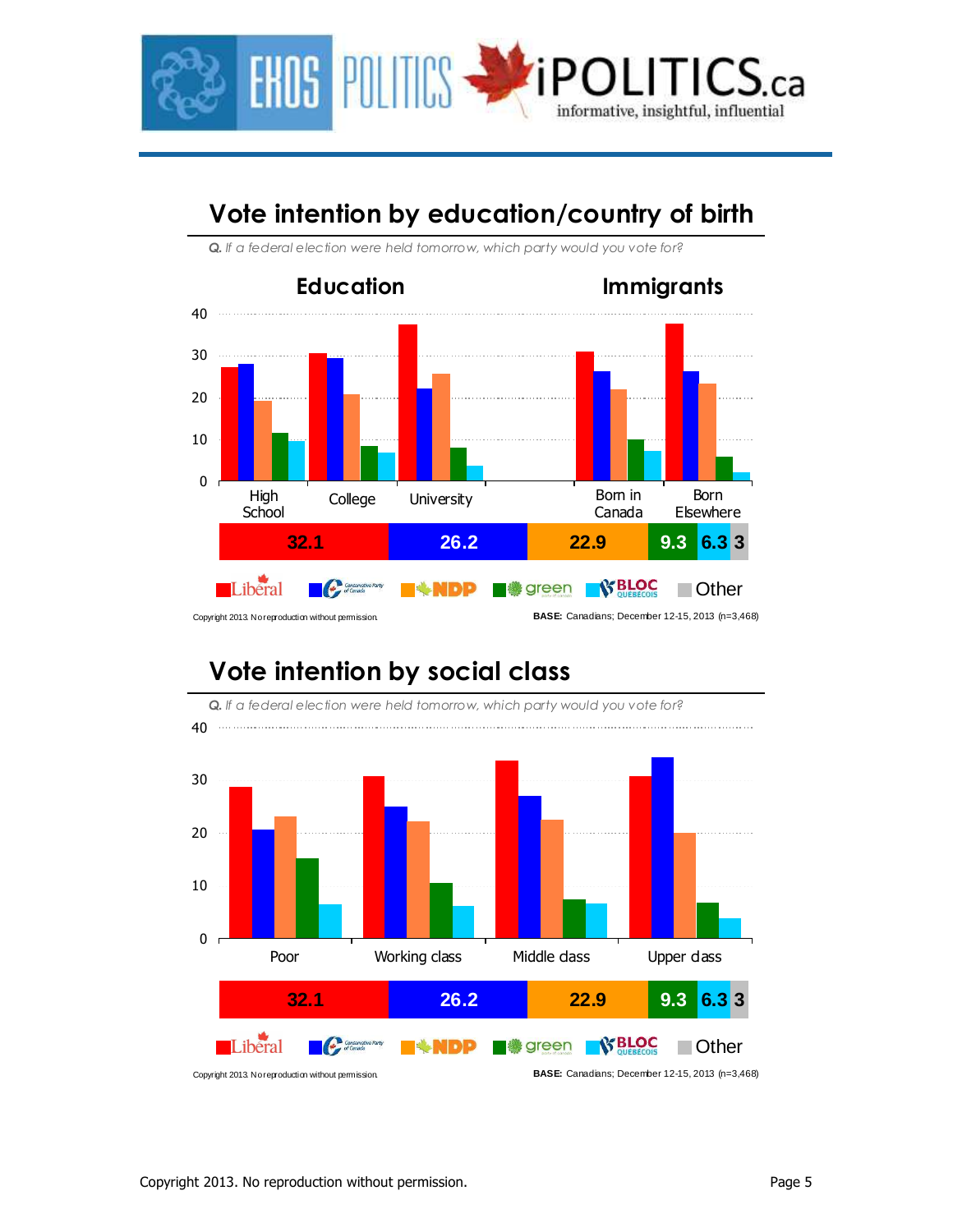

| Where are party supporters going?                                                                            |                                   |       |                                                        |                |        |  |  |  |  |  |
|--------------------------------------------------------------------------------------------------------------|-----------------------------------|-------|--------------------------------------------------------|----------------|--------|--|--|--|--|--|
| <b>Q.</b> If a federal election were held tomorrow, which party would you vote for?<br>Voted Liberal in 2011 |                                   |       |                                                        |                |        |  |  |  |  |  |
|                                                                                                              | 72.5                              |       | 12.6<br>5.9                                            |                |        |  |  |  |  |  |
|                                                                                                              | <b>Voted Conservative in 2011</b> |       |                                                        |                |        |  |  |  |  |  |
| 16.8                                                                                                         | 66.9                              | 8.9   |                                                        |                |        |  |  |  |  |  |
| Voted NDP in 2011                                                                                            |                                   |       |                                                        |                |        |  |  |  |  |  |
| 22.7                                                                                                         |                                   | 62.5  |                                                        | 5 <sup>5</sup> |        |  |  |  |  |  |
| Did not vote in 2011                                                                                         |                                   |       |                                                        |                |        |  |  |  |  |  |
| 32.9                                                                                                         | 20.7                              | 19.0  | 15                                                     |                | 5      |  |  |  |  |  |
| Conservative Party                                                                                           |                                   | green | <b>BLOC</b>                                            |                | ∣Other |  |  |  |  |  |
| Copyright 2013. No reproduction without permission.                                                          |                                   |       | <b>BASE:</b> Canadians; December 12-15, 2013 (n=3,468) |                |        |  |  |  |  |  |

## **Where are party supporters coming from?**

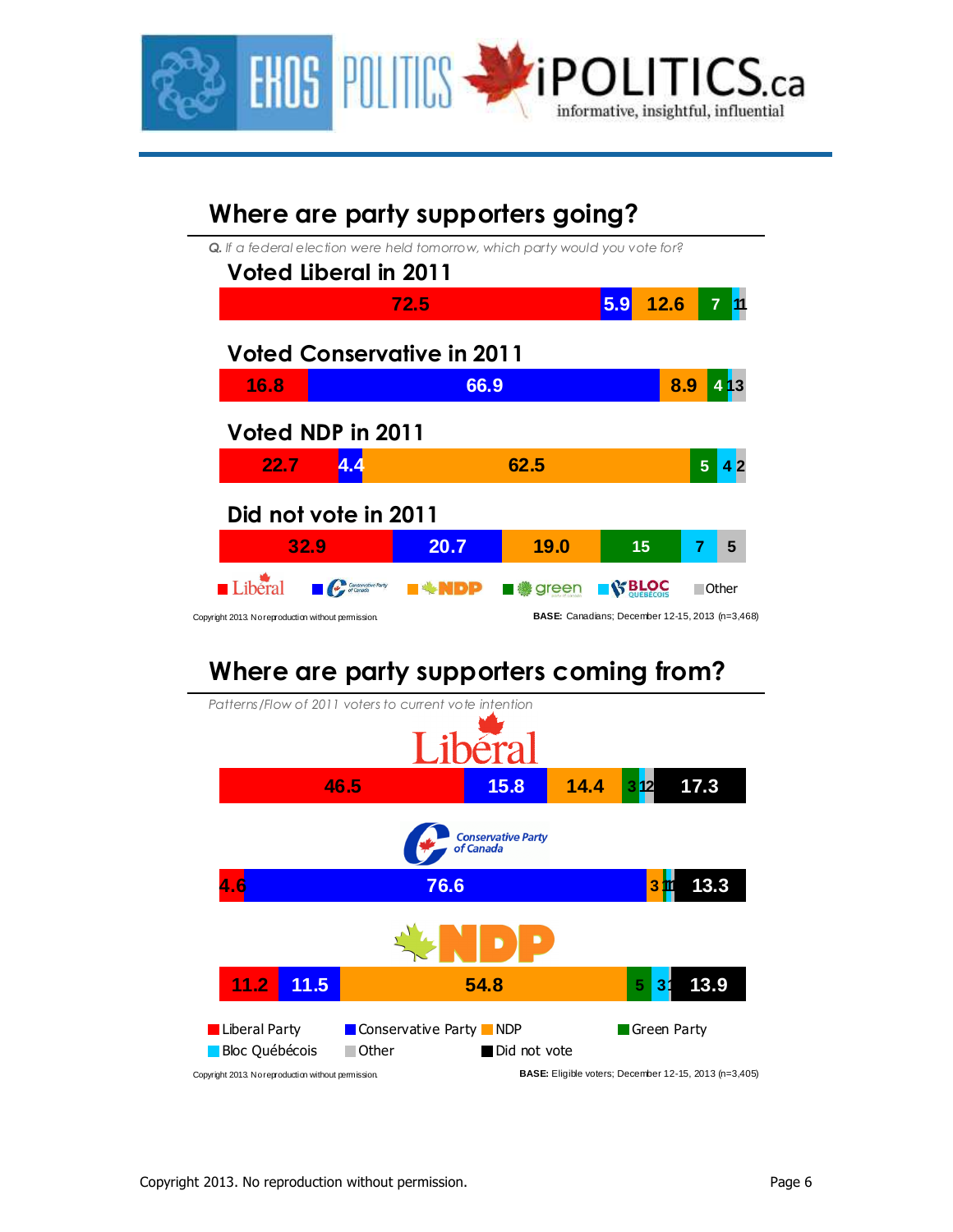

## **Second choice**



## **Direction of country/government**





Copyright 2013. No reproduction without permission. **BASE:** Canadians (half-sample each); December 12-15, 2013 (n=1,696/1,772)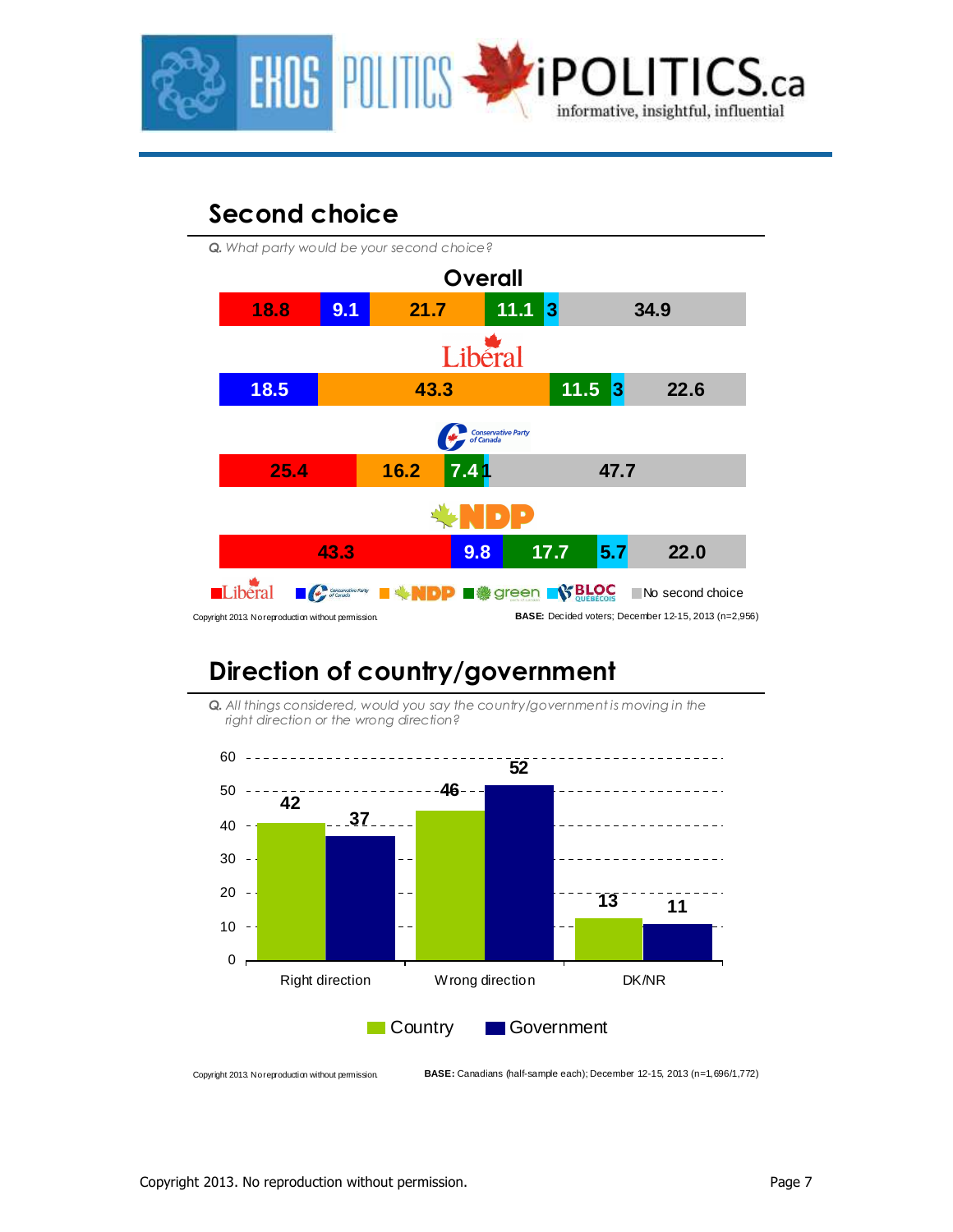

## **Direction of country**

**Q.** All things considered, would you say the country is moving in the right direction *or the wrong direction?*



## **Direction of government**

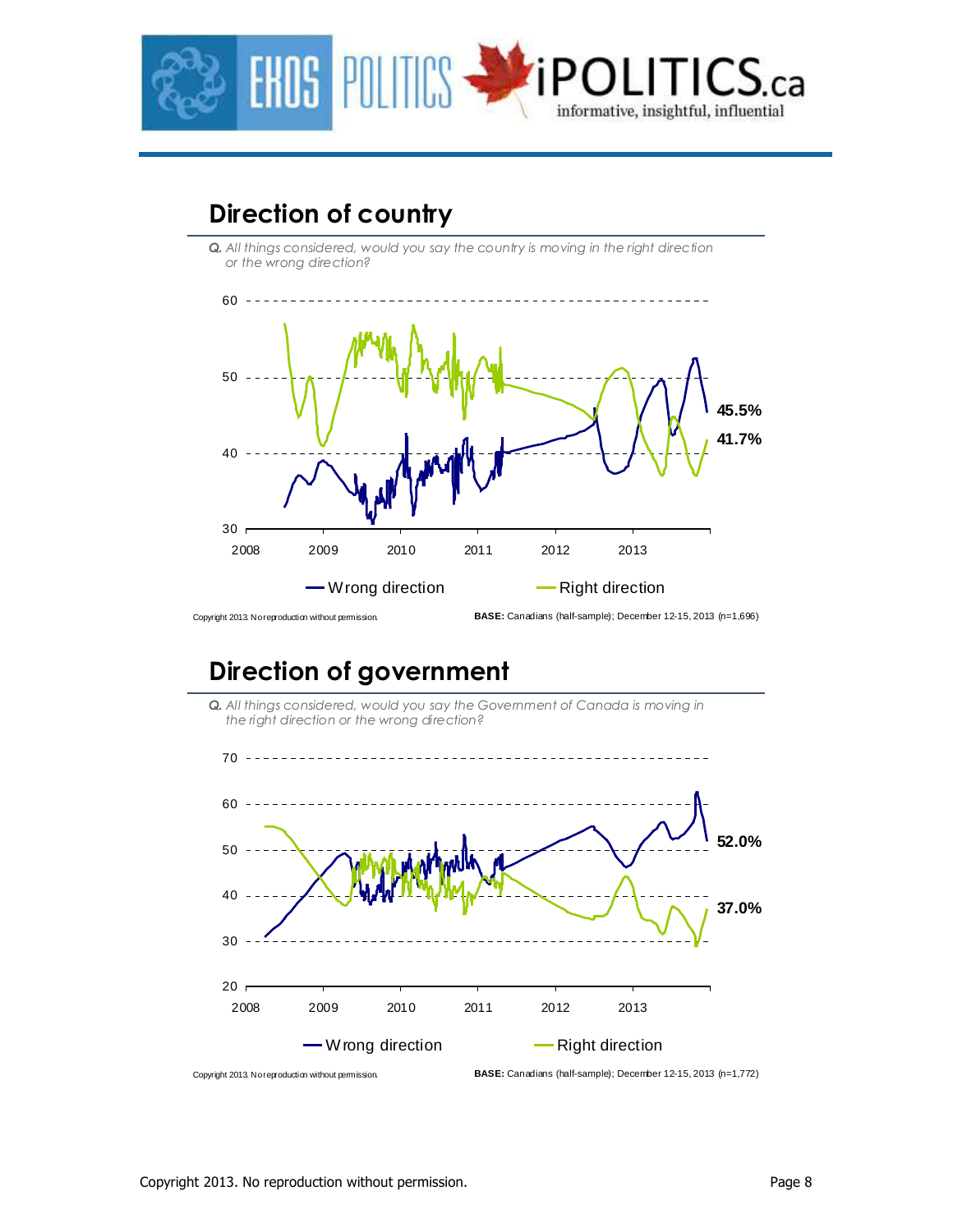

## **Tracking self-rated social class: Canada**



## **Personal financial outlook**





**BASE:** Canadians (half-sample each); December 12-15, 2013 (n=1,733/1,735)

Copyright 2013. No reproduction without permission.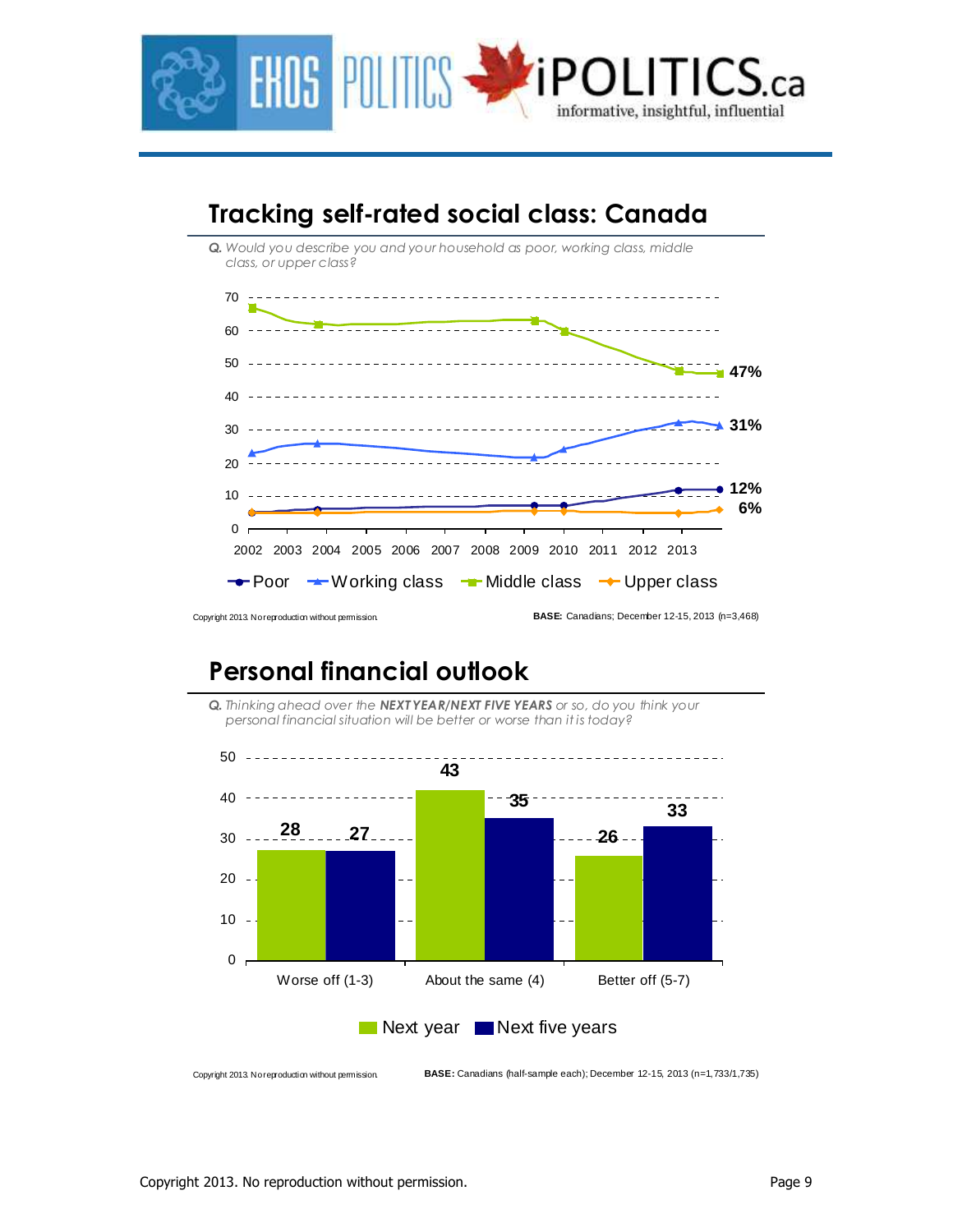



### **Short-term personal financial outlook**

### **Long-term personal financial outlook**

*Q. Thinking ahead over the next FIVE YEARS or so, do you think your personal financial situation will be better or worse than it is today?*

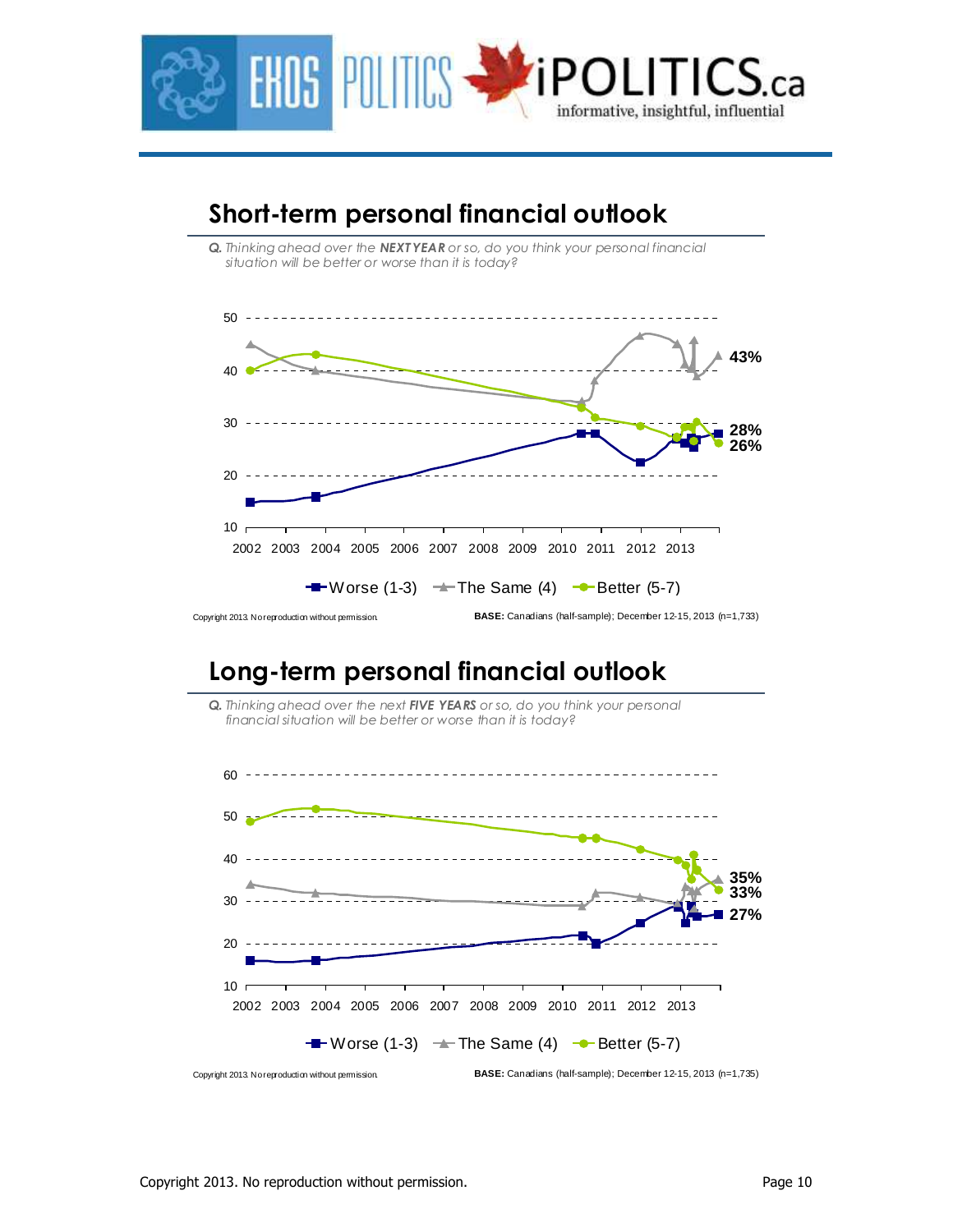

## **Changes in quality of life over last 25 years**

*Q. Thinking about your overall quality of life, would you say that you are better off, worse off, or about the same as the previous generation was 25 years ago?*



## **Changes in quality of life over next 25 years**

**Q.** Thinking about your overall quality of life do you think **the next generation** will *be better off, worse off, or about the same as you are 25 years from now?*

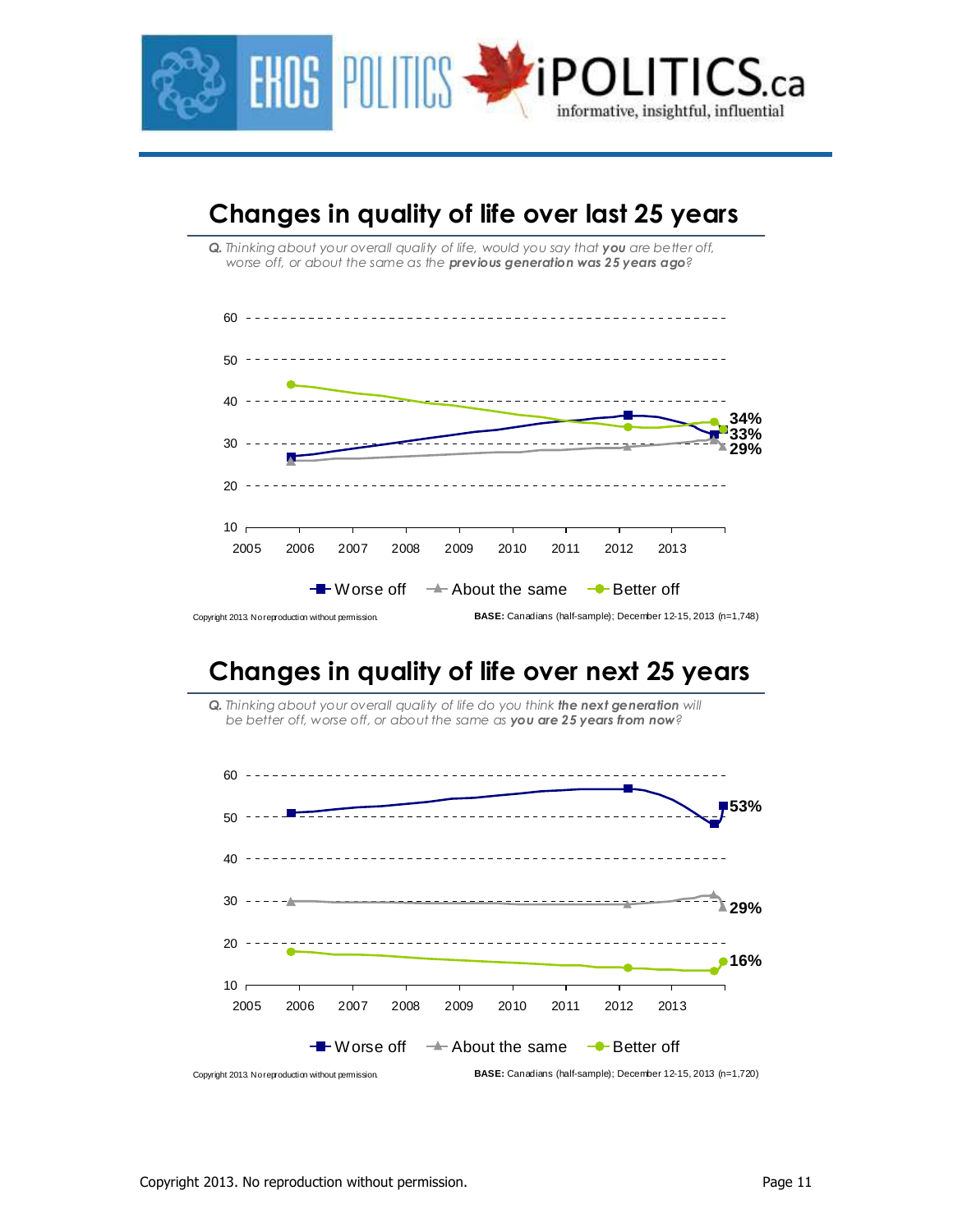

### **Detailed Tables:**

### **National Federal Vote Intention (decided and leaning voters only)**

**Q. If a federal election were held tomorrow, which party would you vote for? [If undecided] Even if you do not have a firm idea, are you leaning towards a party? [If yes] As it stands, towards which party are you leaning?** 

|                         | Liberal | Conservative Part | ∻NDD  | green | <b>S' BLOC</b> | Other | Sample<br>Size | Margin<br>of Error<br>$(+/-)$ |
|-------------------------|---------|-------------------|-------|-------|----------------|-------|----------------|-------------------------------|
| <b>NATIONALLY</b>       | 32.1%   | 26.2%             | 22.9% | 9.3%  | 6.3%           | 3.2%  | 2829           | 1.8                           |
| <b>REGION</b>           |         |                   |       |       |                |       |                |                               |
| <b>British Columbia</b> | 25.2%   | 23.8%             | 29.1% | 18.4% | 0.0%           | 3.5%  | 331            | 5.4                           |
| Alberta                 | 20.9%   | 51.7%             | 11.1% | 10.7% | 0.0%           | 5.7%  | 244            | 6.3                           |
| Saskatchewan            | 26.1%   | 33.1%             | 21.3% | 10.0% | 0.0%           | 9.4%  | 96             | 10.0                          |
| Manitoba                | 38.3%   | 30.0%             | 26.3% | 3.4%  | 0.0%           | 1.9%  | 98             | 9.9                           |
| Ontario                 | 36.7%   | 30.0%             | 22.9% | 7.6%  | 0.0%           | 2.7%  | 1036           | 3.0                           |
| Quebec                  | 29.0%   | 11.0%             | 23.1% | 6.9%  | 26.8%          | 3.1%  | 806            | 3.5                           |
| Atlantic Canada         | 45.1%   | 21.9%             | 23.3% | 9.0%  | 0.0%           | 0.7%  | 210            | 6.8                           |
| <b>GENDER</b>           |         |                   |       |       |                |       |                |                               |
| Male                    | 31.3%   | 30.5%             | 20.7% | 8.7%  | 5.2%           | 3.7%  | 1408           | 2.6                           |
| Female                  | 33.1%   | 22.0%             | 25.0% | 9.7%  | 7.6%           | 2.7%  | 1405           | 2.6                           |
| AGE                     |         |                   |       |       |                |       |                |                               |
| $25$                    | 21.4%   | 21.7%             | 23.1% | 18.3% | 8.3%           | 7.2%  | 107            | 9.5                           |
| 25-44                   | 31.0%   | 24.4%             | 24.5% | 9.6%  | 7.4%           | 3.0%  | 649            | 3.9                           |
| 45-64                   | 33.2%   | 27.4%             | 21.8% | 8.5%  | 6.6%           | 2.5%  | 1192           | 2.8                           |
| $65+$                   | 37.3%   | 29.9%             | 22.1% | 5.0%  | 3.0%           | 2.8%  | 860            | 3.3                           |
| <b>EDUCATION</b>        |         |                   |       |       |                |       |                |                               |
| High school or less     | 27.2%   | 28.1%             | 19.8% | 11.5% | 9.4%           | 3.9%  | 872            | 3.3                           |
| College or CEGEP        | 30.3%   | 29.4%             | 21.3% | 8.6%  | 6.8%           | 3.6%  | 878            | 3.3                           |
| University or higher    | 37.3%   | 22.4%             | 26.3% | 7.9%  | 3.6%           | 2.5%  | 1058           | 3.0                           |
| <b>COUNTRY OF BIRTH</b> |         |                   |       |       |                |       |                |                               |
| Canada                  | 30.9%   | 26.4%             | 22.6% | 9.9%  | 7.2%           | 3.0%  | 2377           | 2.0                           |
| Other                   | 37.6%   | 26.3%             | 23.9% | 5.8%  | 2.2%           | 4.2%  | 434            | 4.7                           |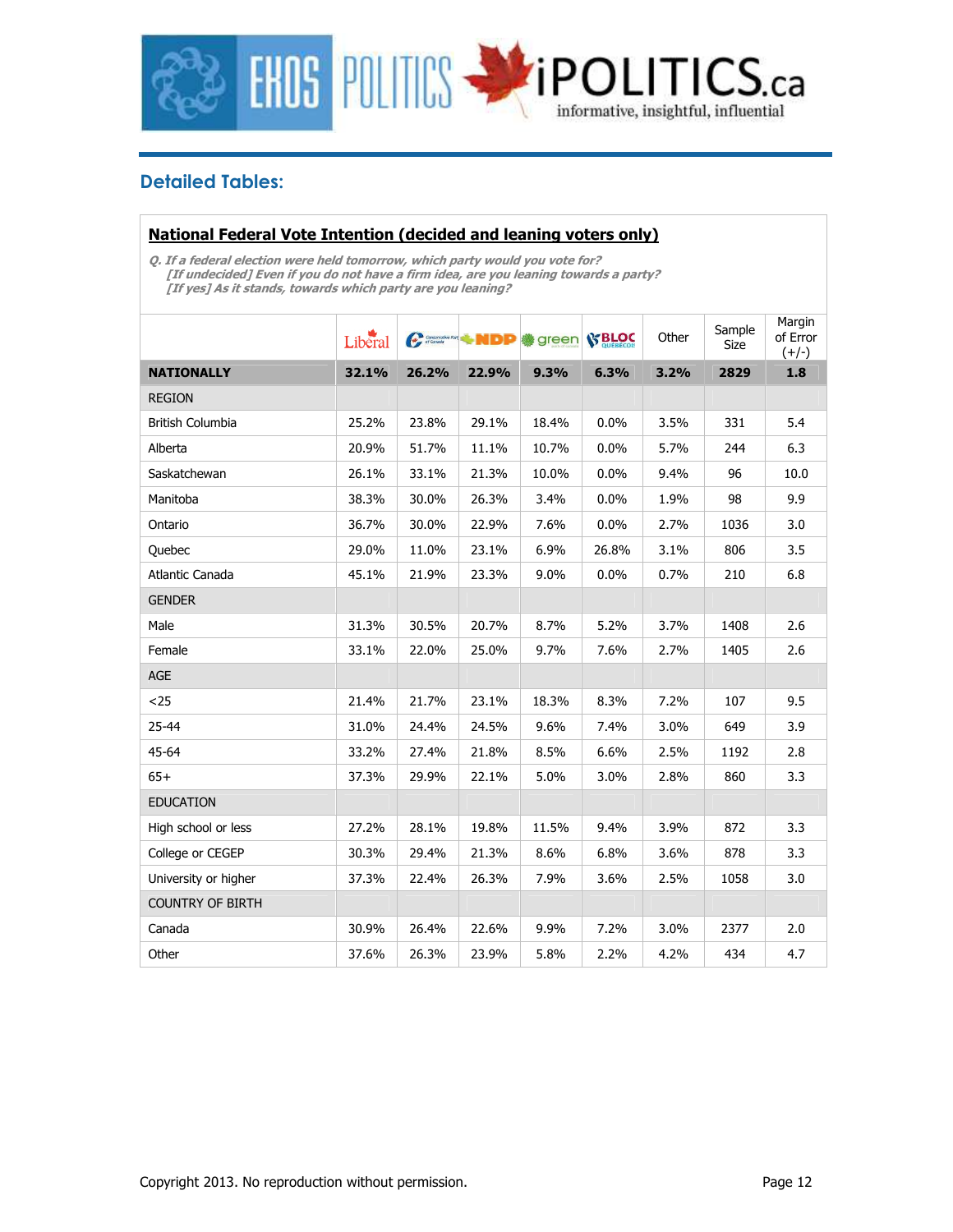

#### **National Federal Vote Intention (continued)**

**Q. If a federal election were held tomorrow, which party would you vote for? [If undecided] Even if you do not have a firm idea, are you leaning towards a party? [If yes] As it stands, towards which party are you leaning?** 

|                       | Liberal |       | Committee Pulp | <b>● green</b> | <b>S' BLOC</b> | Other | Sample<br>Size | Margin<br>of Error<br>(+/-) |
|-----------------------|---------|-------|----------------|----------------|----------------|-------|----------------|-----------------------------|
| <b>NATIONALLY</b>     | 32.1%   | 26.2% | 22.9%          | 9.3%           | 6.3%           | 3.2%  | 2829           | 1.8                         |
| VOTE IN 2011 ELECTION |         |       |                |                |                |       |                |                             |
| Did not vote          | 32.9%   | 20.7% | 19.0%          | 15.3%          | 6.9%           | 5.2%  | 377            | 5.1                         |
| Conservative Party    | 16.8%   | 66.9% | 8.9%           | $4.0\%$        | 0.8%           | 2.5%  | 830            | 3.4                         |
| <b>NDP</b>            | 22.7%   | 4.4%  | 62.5%          | 5.2%           | 3.5%           | 1.7%  | 561            | 4.1                         |
| Liberal Party         | 72.5%   | 5.9%  | 12.6%          | 6.6%           | 1.4%           | 1.0%  | 602            | 4.0                         |
| Green Party           | 20.2%   | 3.9%  | 20.5%          | 41.6%          | 3.6%           | 10.1% | 130            | 8.6                         |
| <b>Bloc Québécois</b> | 5.6%    | 4.5%  | 14.7%          | 5.4%           | 68.2%          | 1.5%  | 163            | 7.7                         |
| Other                 | 24.0%   | 8.9%  | 5.6%           | 25.7%          | 14.1%          | 21.7% | 61             | 12.6                        |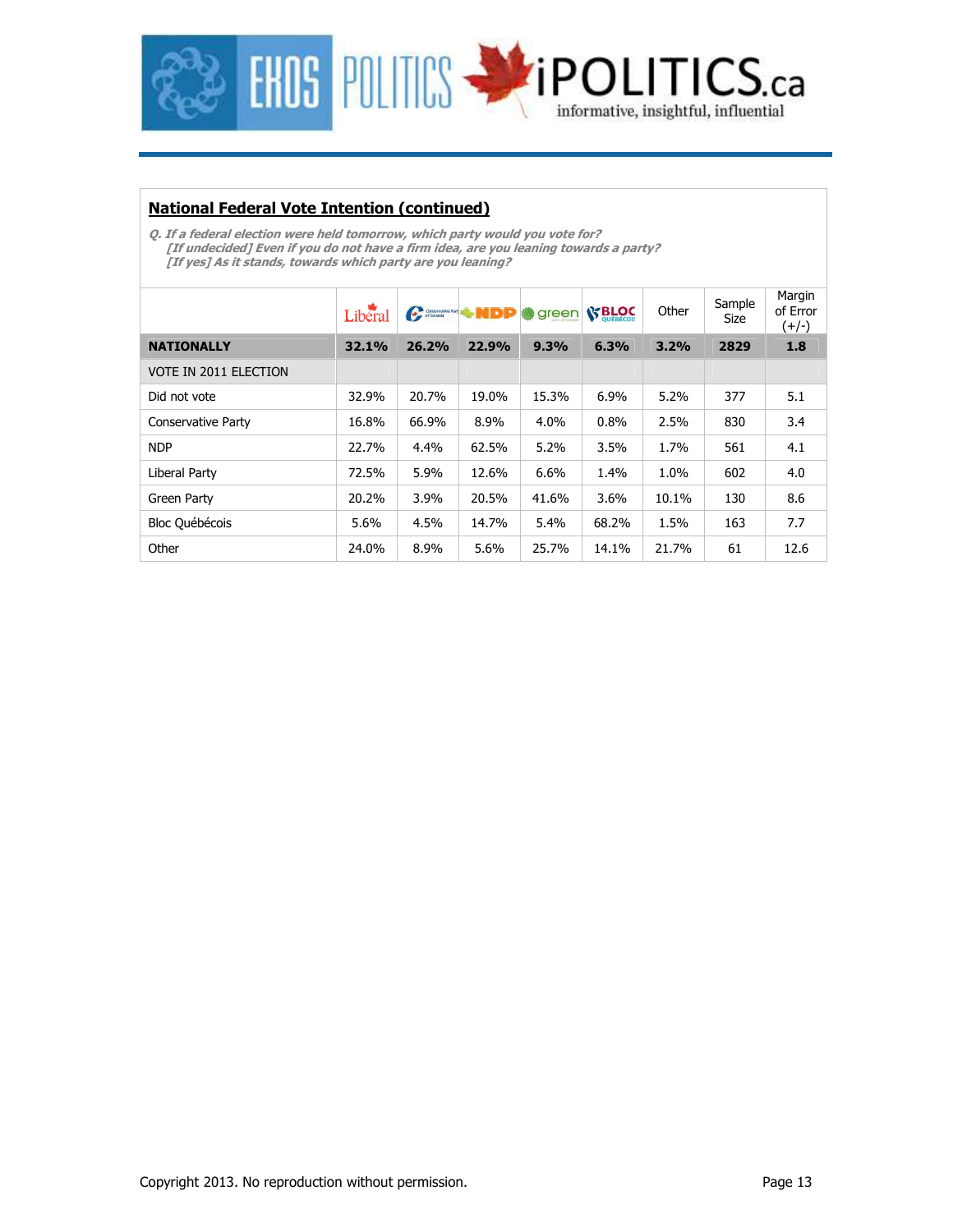

### **Second Choice**

**Q. Talking again in terms of a federal election, which party would be your second choice?** 

|                           | Liberal | Conservative Party       | ∻NDP                     | <b>参 green SBLOC</b> |         | Other | No 2 <sup>nd</sup><br>choice | Sample<br>Size | Margin<br>of Error<br>$(+/-)$ |
|---------------------------|---------|--------------------------|--------------------------|----------------------|---------|-------|------------------------------|----------------|-------------------------------|
| <b>NATIONALLY</b>         | 18.8%   | 9.1%                     | 21.7%                    | 11.1%                | 2.6%    | 1.8%  | 34.9%                        | 2956           | $1.8\,$                       |
| <b>REGION</b>             |         |                          |                          |                      |         |       |                              |                |                               |
| British Columbia          | 22.6%   | 9.2%                     | 17.1%                    | 17.3%                | 0.0%    | 3.6%  | 30.2%                        | 356            | 5.2                           |
| Alberta                   | 15.4%   | 7.8%                     | 19.3%                    | 7.2%                 | 0.0%    | 3.0%  | 47.3%                        | 279            | 5.9                           |
| Saskatchewan              | 23.7%   | 6.6%                     | 17.3%                    | 9.9%                 | 0.0%    | 0.8%  | 41.6%                        | 113            | 9.2                           |
| Manitoba                  | 22.2%   | 8.7%                     | 22.7%                    | 11.0%                | $0.0\%$ | 2.7%  | 32.9%                        | 106            | 9.5                           |
| Ontario                   | 17.7%   | 8.2%                     | 25.3%                    | 10.2%                | 0.0%    | 0.8%  | 37.7%                        | 1126           | 2.9                           |
| Quebec                    | 17.1%   | 10.5%                    | 19.2%                    | 11.1%                | 12.6%   | 1.5%  | 28.0%                        | 740            | 3.6                           |
| Atlantic Canada           | 23.1%   | 12.9%                    | 23.4%                    | 9.9%                 | 0.0%    | 2.5%  | 28.2%                        | 227            | 6.5                           |
| <b>GENDER</b>             |         |                          |                          |                      |         |       |                              |                |                               |
| Male                      | 20.0%   | 9.7%                     | 23.0%                    | 11.5%                | 2.3%    | 2.0%  | 31.6%                        | 1411           | 2.6                           |
| Female                    | 18.8%   | 9.2%                     | 22.0%                    | 11.3%                | 3.2%    | 1.6%  | 33.8%                        | 1431           | 2.6                           |
| AGE                       |         |                          |                          |                      |         |       |                              |                |                               |
| $25$                      | 20.4%   | 9.9%                     | 13.9%                    | 15.3%                | 4.4%    | 1.0%  | 35.1%                        | 109            | 9.4                           |
| 25-44                     | 19.2%   | 9.5%                     | 22.9%                    | 12.7%                | 3.0%    | 2.5%  | 30.2%                        | 661            | 3.8                           |
| 45-64                     | 20.6%   | 9.9%                     | 23.6%                    | 9.9%                 | 2.6%    | 1.8%  | 31.5%                        | 1200           | 2.8                           |
| $65+$                     | 17.5%   | 8.0%                     | 23.8%                    | 10.0%                | 1.6%    | 1.0%  | 38.2%                        | 867            | 3.3                           |
| <b>EDUCATION</b>          |         |                          |                          |                      |         |       |                              |                |                               |
| High school or less       | 17.6%   | 9.1%                     | 21.8%                    | 7.5%                 | 2.7%    | 2.4%  | 38.8%                        | 874            | 3.3                           |
| College or CEGEP          | 18.6%   | 9.5%                     | 21.1%                    | 13.2%                | 2.8%    | 1.8%  | 33.1%                        | 892            | 3.3                           |
| University or higher      | 21.8%   | 9.7%                     | 24.1%                    | 12.8%                | 2.6%    | 1.3%  | 27.8%                        | 1073           | 3.0                           |
| <b>COUNTRY OF BIRTH</b>   |         |                          |                          |                      |         |       |                              |                |                               |
| Canada                    | 19.2%   | 8.7%                     | 22.4%                    | 11.7%                | 2.9%    | 1.9%  | 33.2%                        | 2403           | 2.0                           |
| Other                     | 21.3%   | 13.0%                    | 22.6%                    | 8.5%                 | 1.6%    | 0.7%  | 32.2%                        | 447            | 4.6                           |
| <b>VOTE INTENTION</b>     |         |                          |                          |                      |         |       |                              |                |                               |
| Liberal Party             |         | 18.5%                    | 43.3%                    | 11.5%                | 2.7%    | 1.4%  | 22.6%                        | 932            | 3.2                           |
| <b>Conservative Party</b> | 25.4%   | $\overline{\phantom{a}}$ | 16.2%                    | 7.4%                 | 0.9%    | 2.5%  | 47.7%                        | 728            | 3.6                           |
| <b>NDP</b>                | 43.3%   | 9.8%                     | $\overline{\phantom{a}}$ | 17.7%                | 5.7%    | 1.5%  | 22.0%                        | 624            | 3.9                           |
| Green Party               | 22.8%   | 7.5%                     | 32.7%                    | н.                   | 3.8%    | 3.7%  | 29.5%                        | 213            | 6.7                           |
| <b>Bloc Quebecois</b>     | 12.0%   | 7.3%                     | 28.0%                    | 22.7%                | $\sim$  | 1.1%  | 28.8%                        | 186            | 7.2                           |
| Undecided                 | 13.7%   | 9.9%                     | 8.0%                     | 19.0%                | 1.3%    | 0.0%  | 48.1%                        | 80             | 11.0                          |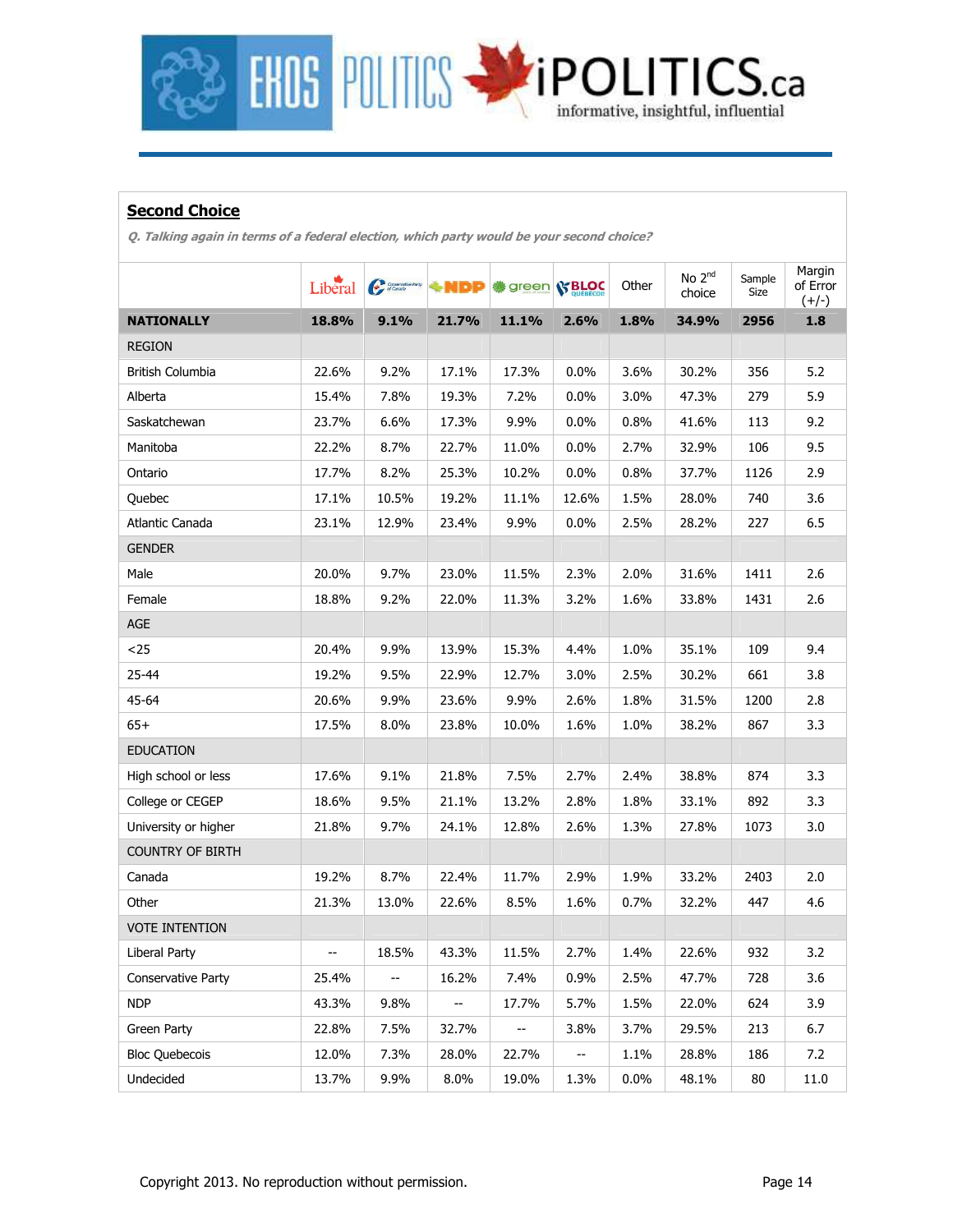

### **Direction of Country**

**Q. All things considered, would you say the country is moving in the right direction or the wrong direction?** 

|                               | <b>Right Direction</b> | DK/NR<br>Wrong Direction |       | Sample<br>Size | Margin<br>of Error<br>$(+/-)$ |
|-------------------------------|------------------------|--------------------------|-------|----------------|-------------------------------|
| <b>NATIONALLY</b>             | 41.7%                  | 45.5%                    | 12.8% | 1696           | 2.4                           |
| <b>REGION</b>                 |                        |                          |       |                |                               |
| <b>British Columbia</b>       | 40.9%                  | 44.9%                    | 14.2% | 181            | 7.3                           |
| Alberta                       | 50.9%                  | 36.5%                    | 12.6% | 176            | 7.4                           |
| Saskatchewan                  | 47.8%                  | 33.5%                    | 18.8% | 60             | 12.7                          |
| Manitoba                      | 44.6%                  | 42.0%                    | 13.4% | 60             | 12.7                          |
| Ontario                       | 39.7%                  | 48.4%                    | 11.8% | 623            | 3.9                           |
| Quebec                        | 38.9%                  | 49.0%                    | 12.1% | 458            | 4.6                           |
| Atlantic Canada               | 43.5%                  | 40.5%                    | 16.0% | 133            | 8.5                           |
| <b>GENDER</b>                 |                        |                          |       |                |                               |
| Male                          | 46.5%                  | 45.7%                    | 7.8%  | 755            | 3.6                           |
| Female                        | 40.0%                  | 47.7%                    | 12.2% | 876            | 3.3                           |
| $\mathsf{AGE}$                |                        |                          |       |                |                               |
| $25$                          | 52.2%                  | 35.4%                    | 12.4% | 66             | 12.1                          |
| 25-44                         | 40.8%                  | 49.6%                    | 9.6%  | 375            | 5.1                           |
| 45-64                         | 43.0%                  | 48.6%                    | 8.5%  | 687            | 3.7                           |
| $65+$                         | 41.8%                  | 45.5%                    | 12.7% | 499            | 4.4                           |
| <b>EDUCATION</b>              |                        |                          |       |                |                               |
| High school or less           | 45.0%                  | 43.9%                    | 11.1% | 540            | 4.2                           |
| College or CEGEP              | 45.8%                  | 43.2%                    | 11.0% | 509            | 4.3                           |
| University or higher          | 38.6%                  | 52.6%                    | 8.8%  | 581            | 4.1                           |
| <b>COUNTRY OF BIRTH</b>       |                        |                          |       |                |                               |
| Canada                        | 41.8%                  | 48.2%                    | 9.9%  | 1364           | 2.7                           |
| Other                         | 49.0%                  | 38.9%                    | 12.1% | 270            | 6.0                           |
| <b>CURRENT VOTE INTENTION</b> |                        |                          |       |                |                               |
| Liberal Party                 | 38.4%                  | 51.4%                    | 10.2% | 453            | 4.6                           |
| Conservative Party            | 74.4%                  | 18.0%                    | 7.6%  | 354            | 5.2                           |
| <b>NDP</b>                    | 28.9%                  | 61.9%                    | 9.3%  | 312            | 5.6                           |
| Green Party                   | 37.5%                  | 54.1%                    | 8.4%  | 103            | 9.7                           |
| <b>Bloc Quebecois</b>         | 37.6%                  | 51.7%                    | 10.7% | 103            | 9.7                           |
| Other                         | 40.5%                  | 51.3%                    | 8.2%  | 35             | 16.6                          |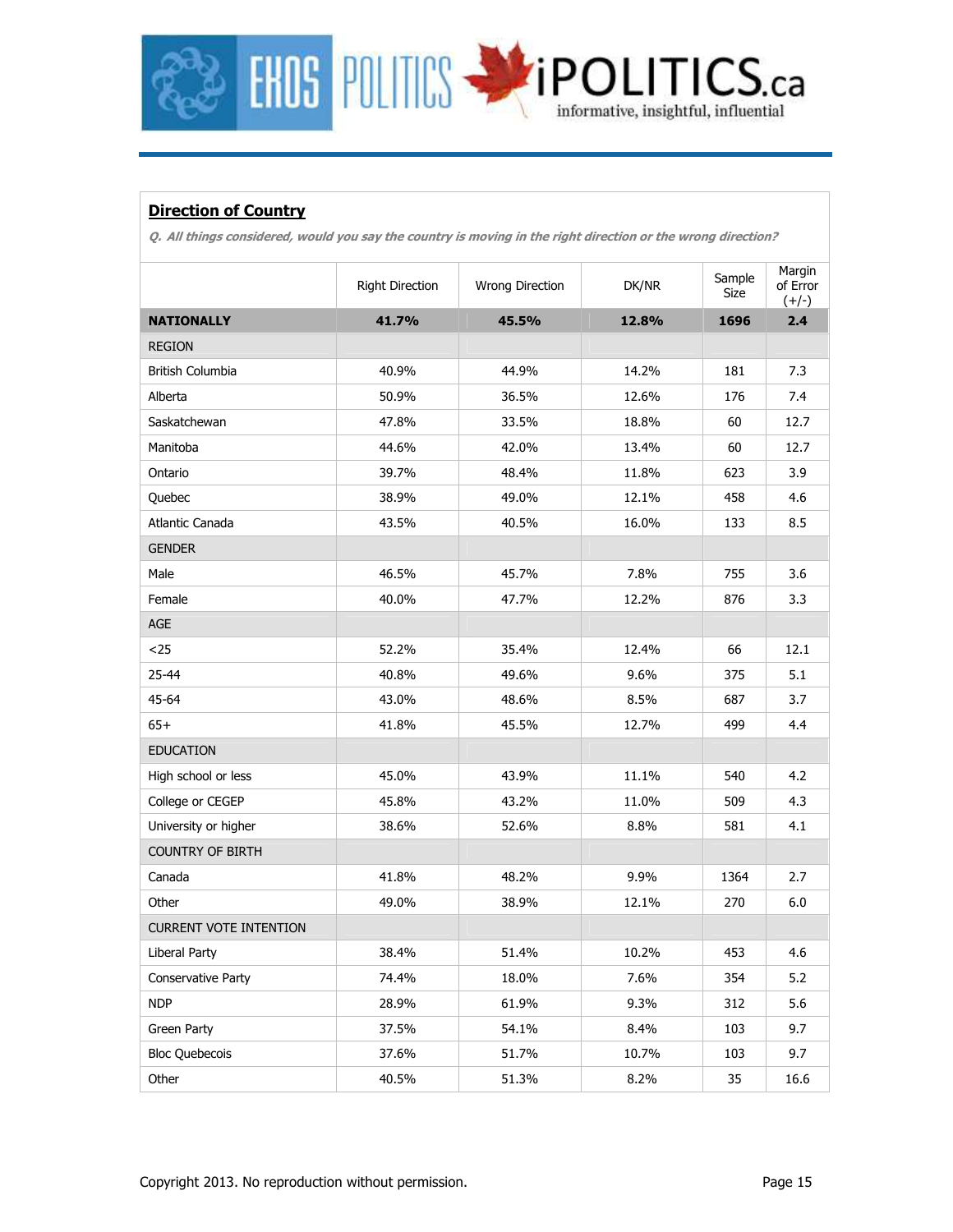

### **Direction of Government**

**Q. All things considered, would you say the Government of Canada is moving in the right direction or the wrong direction?** 

|                               | <b>Right Direction</b> | Wrong Direction | DK/NR | Sample<br>Size | Margin<br>of Error<br>$(+/-)$ |
|-------------------------------|------------------------|-----------------|-------|----------------|-------------------------------|
| <b>NATIONALLY</b>             | 37.0%                  | 52.0%           | 11.0% | 1772           | 2.3                           |
| <b>REGION</b>                 |                        |                 |       |                |                               |
| British Columbia              | 39.8%                  | 51.0%           | 9.2%  | 204            | 6.9                           |
| Alberta                       | 48.6%                  | 33.6%           | 17.9% | 152            | 8.0                           |
| Saskatchewan                  | 46.3%                  | 37.3%           | 16.4% | 73             | 11.5                          |
| Manitoba                      | 46.7%                  | 43.6%           | 9.7%  | 54             | 13.3                          |
| Ontario                       | 34.3%                  | 55.7%           | 10.0% | 642            | 3.9                           |
| Quebec                        | 32.5%                  | 56.5%           | 11.0% | 514            | 4.3                           |
| Atlantic Canada               | 35.4%                  | 55.0%           | 9.6%  | 129            | 8.6                           |
| <b>GENDER</b>                 |                        |                 |       |                |                               |
| Male                          | 42.4%                  | 51.3%           | 6.3%  | 842            | 3.4                           |
| Female                        | 34.0%                  | 55.7%           | 10.3% | 868            | 3.3                           |
| <b>AGE</b>                    |                        |                 |       |                |                               |
| $25$                          | 44.0%                  | 47.5%           | 8.6%  | 80             | 11.0                          |
| 25-44                         | 35.8%                  | 56.3%           | 7.9%  | 405            | 4.9                           |
| 45-64                         | 37.2%                  | 55.4%           | 7.4%  | 715            | 3.7                           |
| $65+$                         | 40.1%                  | 48.6%           | 11.3% | 509            | 4.3                           |
| <b>EDUCATION</b>              |                        |                 |       |                |                               |
| High school or less           | 44.5%                  | 47.0%           | 8.5%  | 552            | 4.2                           |
| College or CEGEP              | 39.5%                  | 50.0%           | 10.4% | 535            | 4.2                           |
| University or higher          | 32.3%                  | 61.3%           | 6.3%  | 618            | 3.9                           |
| <b>COUNTRY OF BIRTH</b>       |                        |                 |       |                |                               |
| Canada                        | 36.0%                  | 56.0%           | 8.0%  | 1446           | 2.6                           |
| Other                         | 48.0%                  | 41.3%           | 10.7% | 272            | 5.9                           |
| <b>CURRENT VOTE INTENTION</b> |                        |                 |       |                |                               |
| Liberal Party                 | 29.7%                  | 62.7%           | 7.6%  | 501            | 4.4                           |
| Conservative Party            | 81.2%                  | 11.0%           | 7.8%  | 379            | 5.0                           |
| <b>NDP</b>                    | 20.0%                  | 76.1%           | 3.9%  | 323            | 5.5                           |
| Green Party                   | 20.1%                  | 74.8%           | 5.0%  | 117            | 9.1                           |
| <b>Bloc Quebecois</b>         | 26.0%                  | 66.8%           | 7.2%  | 103            | 9.7                           |
| Other                         | 17.6%                  | 71.8%           | 10.6% | 46             | 14.5                          |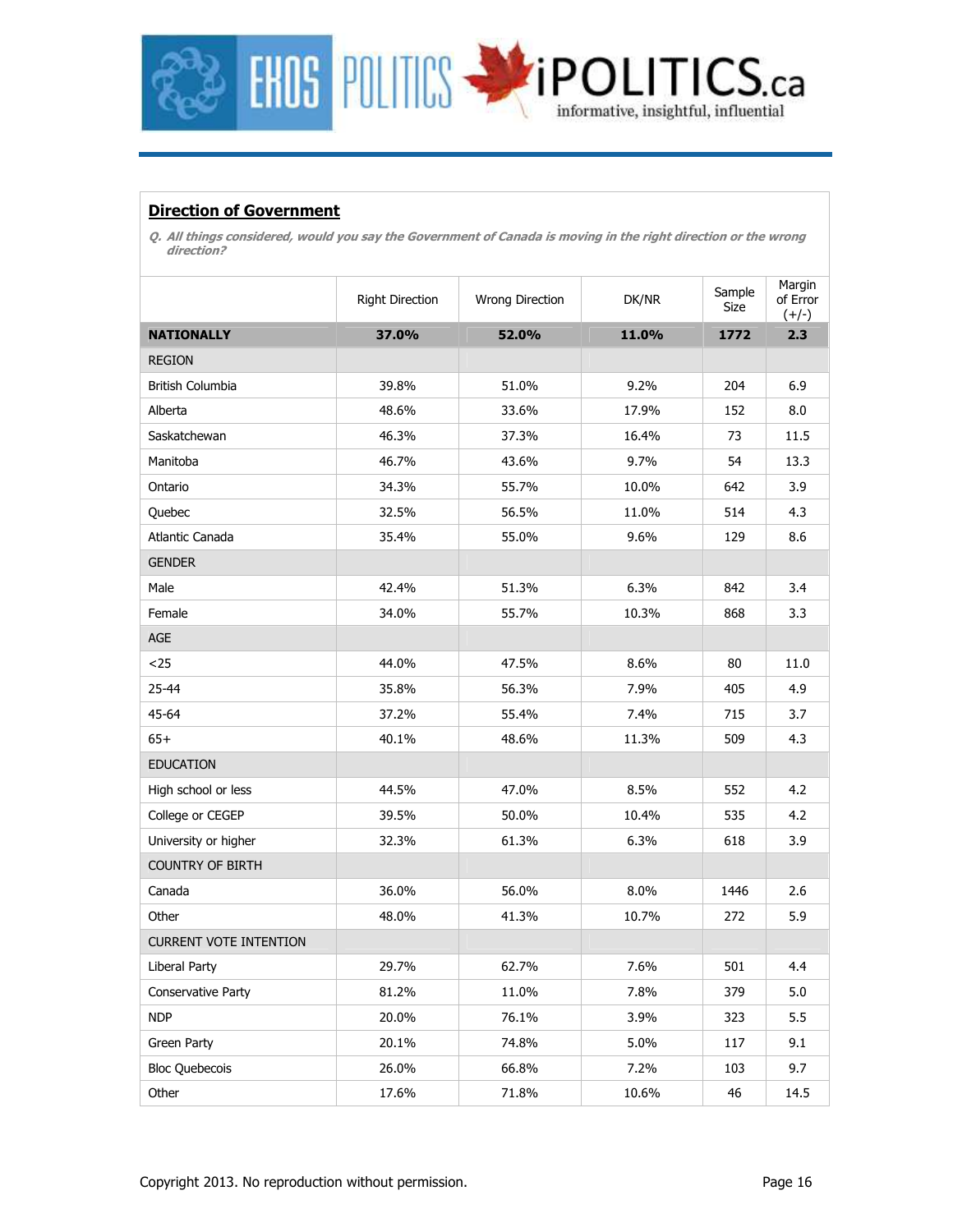

### **Short-Term Personal Financial Outlook**

**Q. Thinking ahead over the next year or so, do you think your personal financial situation will be better or worse than it is today?** 

|                               | Worse $(1-3)$ | About the<br>Better (5-7)<br>same $(4)$ |       | DK/NR   | Sample<br>Size | Margin<br>of Error<br>$(+/-)$ |
|-------------------------------|---------------|-----------------------------------------|-------|---------|----------------|-------------------------------|
| <b>NATIONALLY</b>             | 28.0%         | 42.8%                                   | 26.2% | 3.0%    | 1733           | 2.4                           |
| <b>REGION</b>                 |               |                                         |       |         |                |                               |
| British Columbia              | 32.6%         | 41.0%                                   | 22.5% | 3.9%    | 183            | 7.2                           |
| Alberta                       | 23.8%         | 40.2%                                   | 32.0% | 4.0%    | 150            | 8.0                           |
| Saskatchewan                  | 33.6%         | 38.4%                                   | 21.8% | 6.2%    | 62             | 12.5                          |
| Manitoba                      | 25.3%         | 40.8%                                   | 32.5% | 1.4%    | 61             | 12.6                          |
| Ontario                       | 28.6%         | 41.2%                                   | 26.7% | 3.5%    | 639            | 3.9                           |
| Quebec                        | 28.0%         | 46.7%                                   | 23.9% | 1.3%    | 486            | 4.5                           |
| Atlantic Canada               | 22.4%         | 47.5%                                   | 27.2% | 2.9%    | 149            | 8.0                           |
| <b>GENDER</b>                 |               |                                         |       |         |                |                               |
| Male                          | 29.5%         | 40.1%                                   | 29.5% | 0.9%    | 795            | 3.5                           |
| Female                        | 27.5%         | 47.3%                                   | 24.1% | 1.1%    | 892            | 3.3                           |
| AGE                           |               |                                         |       |         |                |                               |
| $25$                          | 38.1%         | 18.9%                                   | 41.8% | 1.2%    | 68             | 11.9                          |
| 25-44                         | 21.5%         | 42.0%                                   | 35.0% | 1.6%    | 391            | 5.0                           |
| 45-64                         | 33.0%         | 43.9%                                   | 22.6% | 0.5%    | 731            | 3.6                           |
| $65+$                         | 26.3%         | 61.6%                                   | 11.4% | 0.6%    | 492            | 4.4                           |
| <b>EDUCATION</b>              |               |                                         |       |         |                |                               |
| High school or less           | 33.2%         | 45.7%                                   | 19.8% | 1.4%    | 527            | 4.3                           |
| College or CEGEP              | 28.8%         | 40.0%                                   | 30.3% | $0.9\%$ | 553            | 4.2                           |
| University or higher          | 24.0%         | 45.8%                                   | 29.7% | 0.6%    | 601            | 4.0                           |
| <b>COUNTRY OF BIRTH</b>       |               |                                         |       |         |                |                               |
| Canada                        | 28.7%         | 43.8%                                   | 26.5% | 1.1%    | 1416           | 2.6                           |
| Other                         | 27.1%         | 44.6%                                   | 26.9% | 1.4%    | 272            | 5.9                           |
| <b>CURRENT VOTE INTENTION</b> |               |                                         |       |         |                |                               |
| Liberal Party                 | 27.7%         | 44.8%                                   | 27.1% | 0.4%    | 502            | 4.4                           |
| Conservative Party            | 22.3%         | 46.0%                                   | 31.5% | 0.3%    | 371            | 5.1                           |
| <b>NDP</b>                    | 28.7%         | 48.1%                                   | 22.6% | 0.6%    | 306            | 5.6                           |
| Green Party                   | 37.2%         | 34.4%                                   | 24.9% | 3.5%    | 118            | 9.0                           |
| <b>Bloc Quebecois</b>         | 24.3%         | 48.3%                                   | 27.4% | 0.0%    | 103            | 9.7                           |
| Other                         | 41.5%         | 27.8%                                   | 30.7% | 0.0%    | 38             | 15.9                          |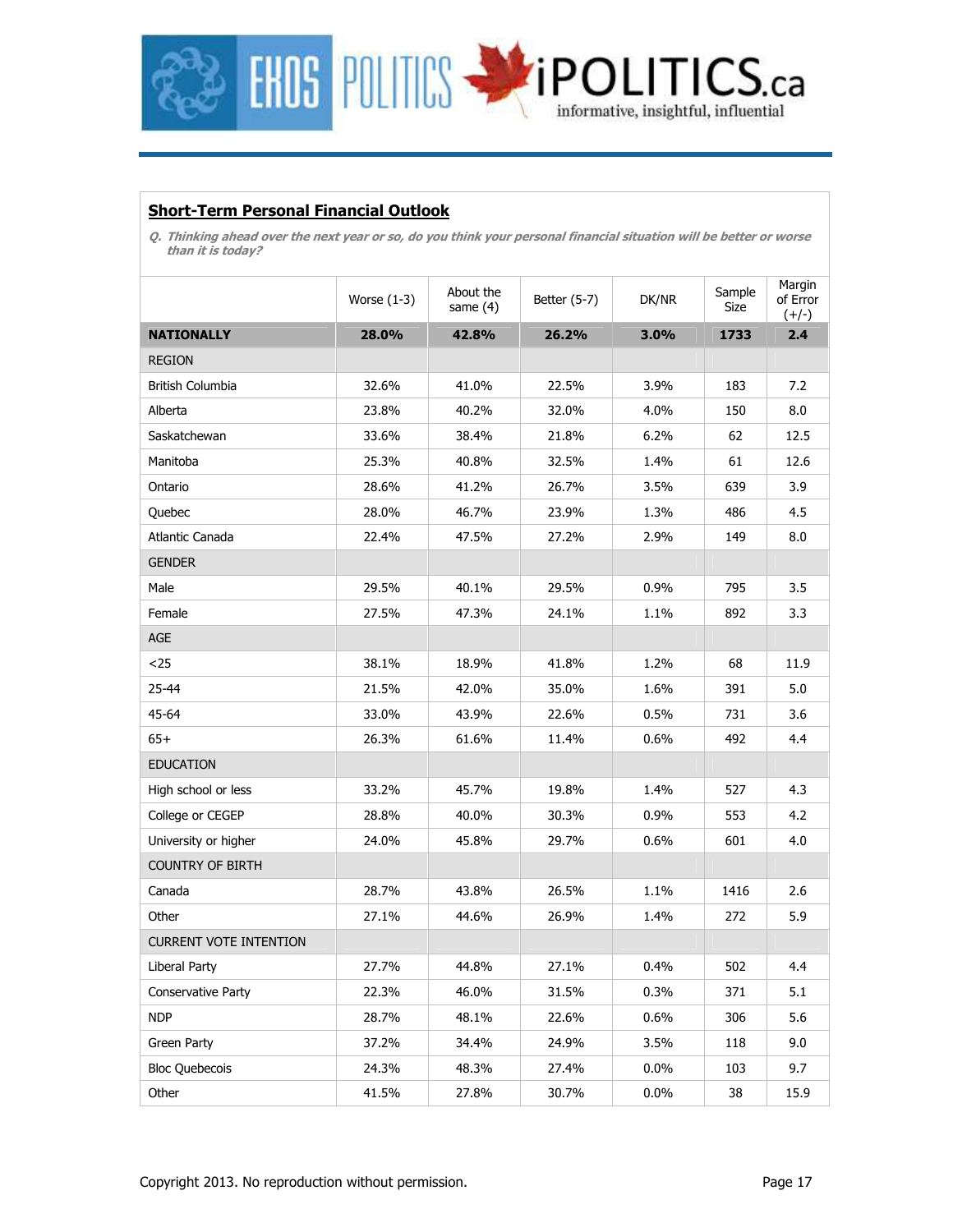

### **Long-Term Personal Financial Outlook**

**Q. Thinking ahead over the next year or so, do you think your personal financial situation will be better or worse than it is today?** 

|                               | Worse $(1-3)$ | About the<br>Better (5-7)<br>same $(4)$ |       | DK/NR   | Sample<br>Size | Margin<br>of Error<br>$(+/-)$ |
|-------------------------------|---------------|-----------------------------------------|-------|---------|----------------|-------------------------------|
| <b>NATIONALLY</b>             | 27.0%         | 35.3%                                   | 32.9% | 4.8%    | 1735           | 2.4                           |
| <b>REGION</b>                 |               |                                         |       |         |                |                               |
| British Columbia              | 28.3%         | 34.3%                                   | 34.2% | 3.2%    | 202            | 6.9                           |
| Alberta                       | 21.1%         | 34.3%                                   | 38.6% | 6.0%    | 178            | 7.4                           |
| Saskatchewan                  | 21.1%         | 33.3%                                   | 31.4% | 14.1%   | 71             | 11.6                          |
| Manitoba                      | 35.9%         | 34.8%                                   | 25.2% | 4.1%    | 53             | 13.5                          |
| Ontario                       | 28.4%         | 34.1%                                   | 32.0% | 5.5%    | 626            | 3.9                           |
| Quebec                        | 28.1%         | 37.4%                                   | 31.6% | 2.9%    | 486            | 4.5                           |
| Atlantic Canada               | 20.2%         | 40.8%                                   | 34.4% | 4.6%    | 113            | 9.2                           |
| <b>GENDER</b>                 |               |                                         |       |         |                |                               |
| Male                          | 27.8%         | 35.4%                                   | 35.8% | 1.0%    | 802            | 3.5                           |
| Female                        | 28.0%         | 38.3%                                   | 32.4% | 1.3%    | 852            | 3.4                           |
| AGE                           |               |                                         |       |         |                |                               |
| $25$                          | 21.0%         | 22.1%                                   | 51.6% | 5.3%    | 78             | 11.1                          |
| 25-44                         | 23.1%         | 28.4%                                   | 47.3% | 1.2%    | 389            | 5.0                           |
| 45-64                         | 33.6%         | 38.6%                                   | 27.4% | 0.3%    | 671            | 3.8                           |
| $65+$                         | 30.9%         | 56.6%                                   | 12.1% | 0.4%    | 516            | 4.3                           |
| <b>EDUCATION</b>              |               |                                         |       |         |                |                               |
| High school or less           | 30.4%         | 37.6%                                   | 30.2% | 1.8%    | 565            | 4.1                           |
| College or CEGEP              | 28.4%         | 40.1%                                   | 30.7% | $0.9\%$ | 491            | 4.4                           |
| University or higher          | 25.6%         | 33.1%                                   | 40.2% | 1.1%    | 598            | 4.0                           |
| <b>COUNTRY OF BIRTH</b>       |               |                                         |       |         |                |                               |
| Canada                        | 29.0%         | 36.4%                                   | 33.7% | 0.9%    | 1394           | 2.6                           |
| Other                         | 23.1%         | 38.0%                                   | 35.2% | 3.7%    | 270            | 6.0                           |
| <b>CURRENT VOTE INTENTION</b> |               |                                         |       |         |                |                               |
| Liberal Party                 | 27.4%         | 39.5%                                   | 32.1% | 1.0%    | 452            | 4.6                           |
| Conservative Party            | 18.6%         | 36.6%                                   | 44.4% | 0.4%    | 362            | 5.2                           |
| <b>NDP</b>                    | 32.9%         | 38.8%                                   | 28.3% | $0.0\%$ | 329            | 5.4                           |
| Green Party                   | 31.0%         | 35.8%                                   | 33.2% | 0.0%    | 102            | 9.7                           |
| <b>Bloc Quebecois</b>         | 27.8%         | 40.4%                                   | 31.8% | 0.0%    | 103            | 9.7                           |
| Other                         | 53.7%         | 21.5%                                   | 24.8% | $0.0\%$ | 43             | 14.9                          |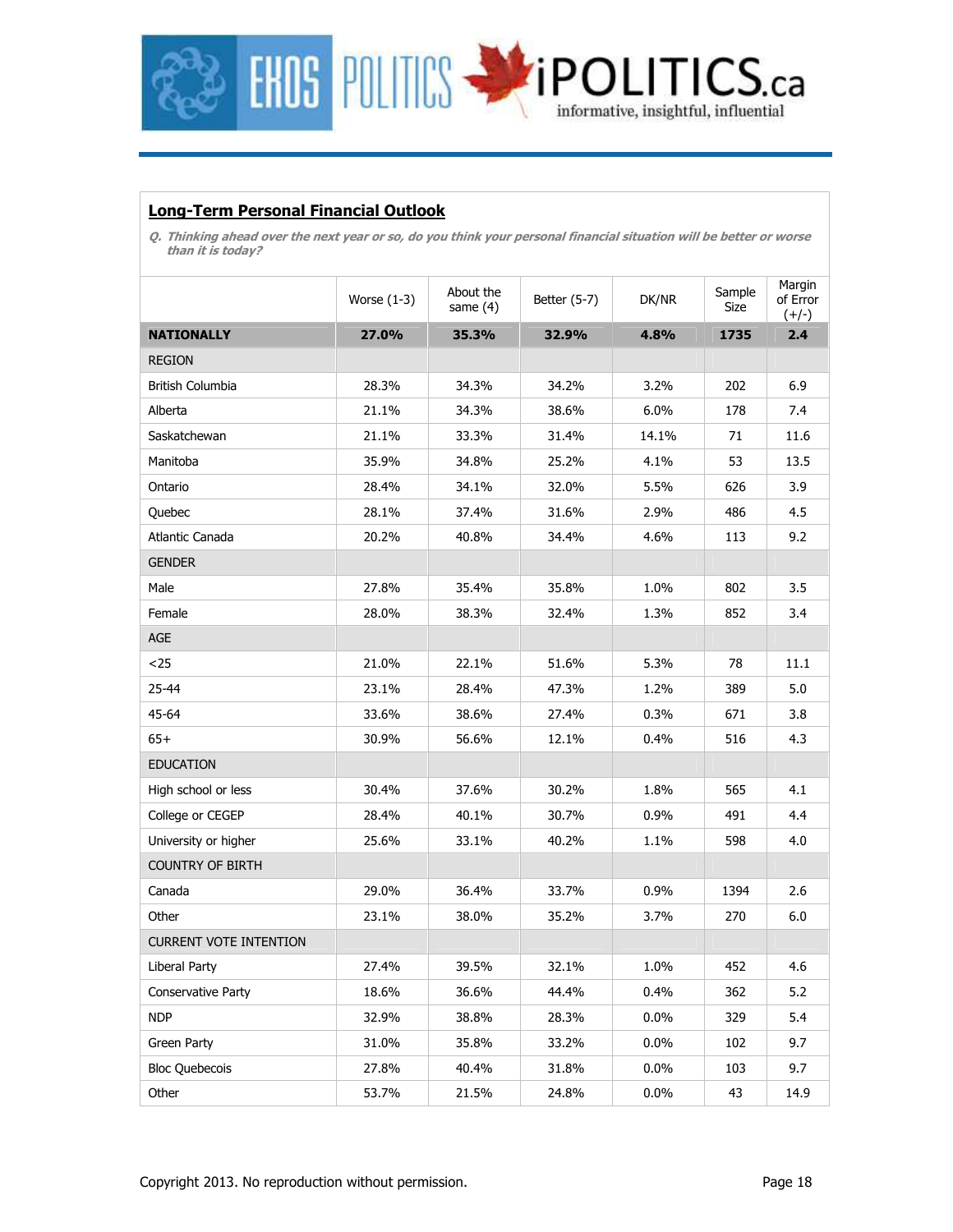

### **Changes in Quality of Life over Last 25 Years**

**Q. Thinking about your overall quality of life, would you say that you are better off, worse off, or about the same as the previous generation was 25 years ago?** 

|                               | Better off | Worse off | About the<br>same | DK/NR   | Sample<br>Size | Margin<br>of Error<br>$(+/-)$ |
|-------------------------------|------------|-----------|-------------------|---------|----------------|-------------------------------|
| <b>NATIONALLY</b>             | 33.6%      | 33.4%     | 29.2%             | 3.7%    | 1748           | 2.3                           |
| <b>REGION</b>                 |            |           |                   |         |                |                               |
| British Columbia              | 31.6%      | 38.6%     | 26.7%             | 3.1%    | 196            | 7.0                           |
| Alberta                       | 34.9%      | 26.6%     | 30.5%             | 8.0%    | 168            | 7.6                           |
| Saskatchewan                  | 37.3%      | 29.7%     | 27.4%             | 5.6%    | 67             | 12.0                          |
| Manitoba                      | 43.7%      | 25.1%     | 26.8%             | 4.3%    | 63             | 12.4                          |
| Ontario                       | 34.9%      | 33.4%     | 27.4%             | 4.3%    | 642            | 3.9                           |
| Quebec                        | 25.0%      | 38.6%     | 35.9%             | 0.5%    | 478            | 4.5                           |
| Atlantic Canada               | 48.8%      | 23.7%     | 23.2%             | 4.3%    | 132            | 8.5                           |
| <b>GENDER</b>                 |            |           |                   |         |                |                               |
| Male                          | 35.8%      | 34.2%     | 29.5%             | 0.5%    | 756            | 3.6                           |
| Female                        | 33.5%      | 34.5%     | 30.9%             | 1.1%    | 923            | 3.2                           |
| <b>AGE</b>                    |            |           |                   |         |                |                               |
| $25$                          | 50.2%      | 31.0%     | 15.3%             | 3.5%    | 59             | 12.8                          |
| 25-44                         | 28.1%      | 40.2%     | 30.7%             | 0.9%    | 389            | 5.0                           |
| 45-64                         | 33.0%      | 35.5%     | 31.4%             | 0.1%    | 713            | 3.7                           |
| $65+$                         | 40.5%      | 24.0%     | 35.3%             | 0.2%    | 511            | 4.3                           |
| <b>EDUCATION</b>              |            |           |                   |         |                |                               |
| High school or less           | 30.4%      | 40.1%     | 28.5%             | 1.1%    | 549            | 4.2                           |
| College or CEGEP              | 34.4%      | 31.9%     | 32.7%             | 1.0%    | 547            | 4.2                           |
| University or higher          | 38.4%      | 31.8%     | 29.5%             | 0.4%    | 578            | 4.1                           |
| <b>COUNTRY OF BIRTH</b>       |            |           |                   |         |                |                               |
| Canada                        | 33.8%      | 35.6%     | 29.7%             | 0.9%    | 1408           | 2.6                           |
| Other                         | 37.8%      | 28.8%     | 32.1%             | 1.2%    | 279            | 5.9                           |
| <b>CURRENT VOTE INTENTION</b> |            |           |                   |         |                |                               |
| Liberal Party                 | 37.4%      | 31.9%     | 30.1%             | 0.5%    | 492            | 4.4                           |
| Conservative Party            | 50.0%      | 24.0%     | 25.5%             | 0.4%    | 379            | 5.0                           |
| <b>NDP</b>                    | 23.7%      | 42.7%     | 33.3%             | 0.3%    | 308            | 5.6                           |
| Green Party                   | 33.0%      | 45.1%     | 20.9%             | 0.9%    | 101            | 9.8                           |
| <b>Bloc Quebecois</b>         | 22.4%      | 35.8%     | 41.8%             | $0.0\%$ | 98             | 9.9                           |
| Other                         | 10.3%      | 60.8%     | 28.8%             | $0.0\%$ | 41             | 15.3                          |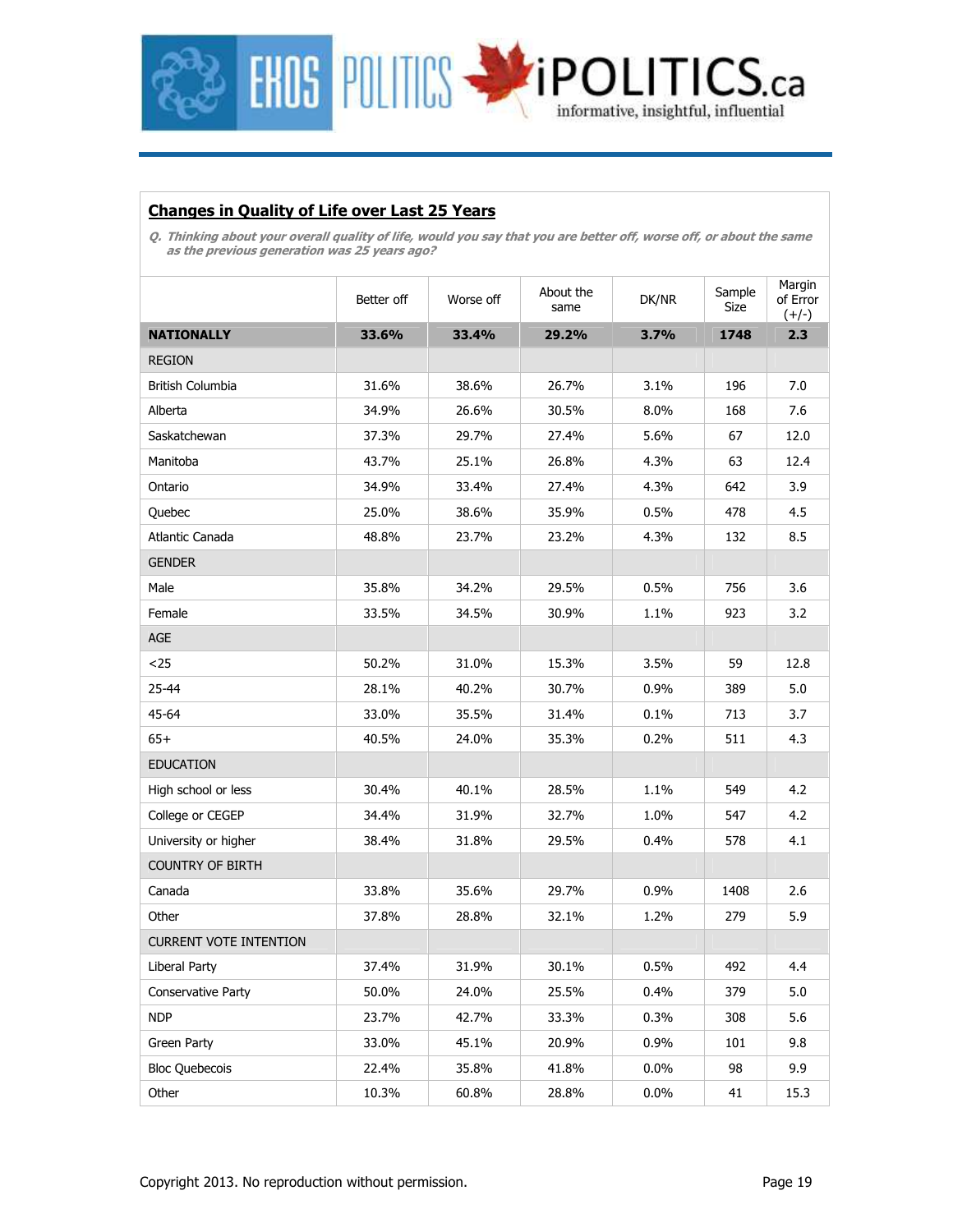

### **Changes in Quality of Life over Next 25 Years**

**Q. Thinking about your overall quality of life do you think the next generation will be better off, worse off, or about the same as you are 25 years from now?** 

|                               | About the<br>Better off<br>Worse off<br>same |       | DK/NR | Sample<br>Size | Margin<br>of Error<br>$(+/-)$ |      |
|-------------------------------|----------------------------------------------|-------|-------|----------------|-------------------------------|------|
| <b>NATIONALLY</b>             | 15.7%                                        | 52.7% | 28.5% | 3.1%           | 1720                          | 2.3  |
| <b>REGION</b>                 |                                              |       |       |                |                               |      |
| British Columbia              | 11.7%                                        | 61.3% | 24.1% | 2.9%           | 189                           | 7.0  |
| Alberta                       | 12.0%                                        | 57.8% | 28.1% | 2.1%           | 160                           | 7.6  |
| Saskatchewan                  | 17.3%                                        | 49.2% | 20.8% | 12.7%          | 66                            | 12.0 |
| Manitoba                      | 18.4%                                        | 51.4% | 27.0% | 3.1%           | 51                            | 12.4 |
| Ontario                       | 13.7%                                        | 55.0% | 27.9% | 3.4%           | 623                           | 3.9  |
| Quebec                        | 22.5%                                        | 43.0% | 32.4% | 2.1%           | 494                           | 4.5  |
| Atlantic Canada               | 14.1%                                        | 49.5% | 33.1% | 3.3%           | 130                           | 8.5  |
| <b>GENDER</b>                 |                                              |       |       |                |                               |      |
| Male                          | 18.4%                                        | 53.6% | 27.7% | 0.3%           | 841                           | 3.4  |
| Female                        | 13.6%                                        | 54.6% | 31.2% | 0.6%           | 821                           | 3.4  |
| AGE                           |                                              |       |       |                |                               |      |
| $25$                          | 20.8%                                        | 59.3% | 18.6% | 1.3%           | 87                            | 10.5 |
| 25-44                         | 18.0%                                        | 52.9% | 28.7% | 0.4%           | 391                           | 5.0  |
| 45-64                         | 15.1%                                        | 53.7% | 30.9% | 0.3%           | 689                           | 3.7  |
| $65+$                         | 10.9%                                        | 53.2% | 35.3% | 0.6%           | 497                           | 4.4  |
| <b>EDUCATION</b>              |                                              |       |       |                |                               |      |
| High school or less           | 17.5%                                        | 50.9% | 30.6% | 0.9%           | 543                           | 4.2  |
| College or CEGEP              | 18.5%                                        | 56.1% | 25.3% | 0.0%           | 497                           | 4.4  |
| University or higher          | 13.1%                                        | 54.9% | 31.4% | 0.6%           | 621                           | 3.9  |
| <b>COUNTRY OF BIRTH</b>       |                                              |       |       |                |                               |      |
| Canada                        | 14.7%                                        | 55.6% | 29.0% | 0.7%           | 1402                          | 2.6  |
| Other                         | 20.9%                                        | 47.5% | 31.4% | 0.3%           | 263                           | 6.0  |
| <b>CURRENT VOTE INTENTION</b> |                                              |       |       |                |                               |      |
| Liberal Party                 | 13.1%                                        | 54.5% | 31.8% | 0.6%           | 462                           | 4.6  |
| Conservative Party            | 21.2%                                        | 39.4% | 39.1% | 0.3%           | 354                           | 5.2  |
| <b>NDP</b>                    | 13.5%                                        | 63.9% | 22.3% | 0.2%           | 327                           | 5.4  |
| Green Party                   | 9.1%                                         | 70.2% | 20.7% | $0.0\%$        | 119                           | 9.0  |
| <b>Bloc Quebecois</b>         | 27.2%                                        | 42.5% | 30.2% | 0.0%           | 108                           | 9.4  |
| Other                         | 10.6%                                        | 66.0% | 23.4% | $0.0\%$        | 40                            | 15.5 |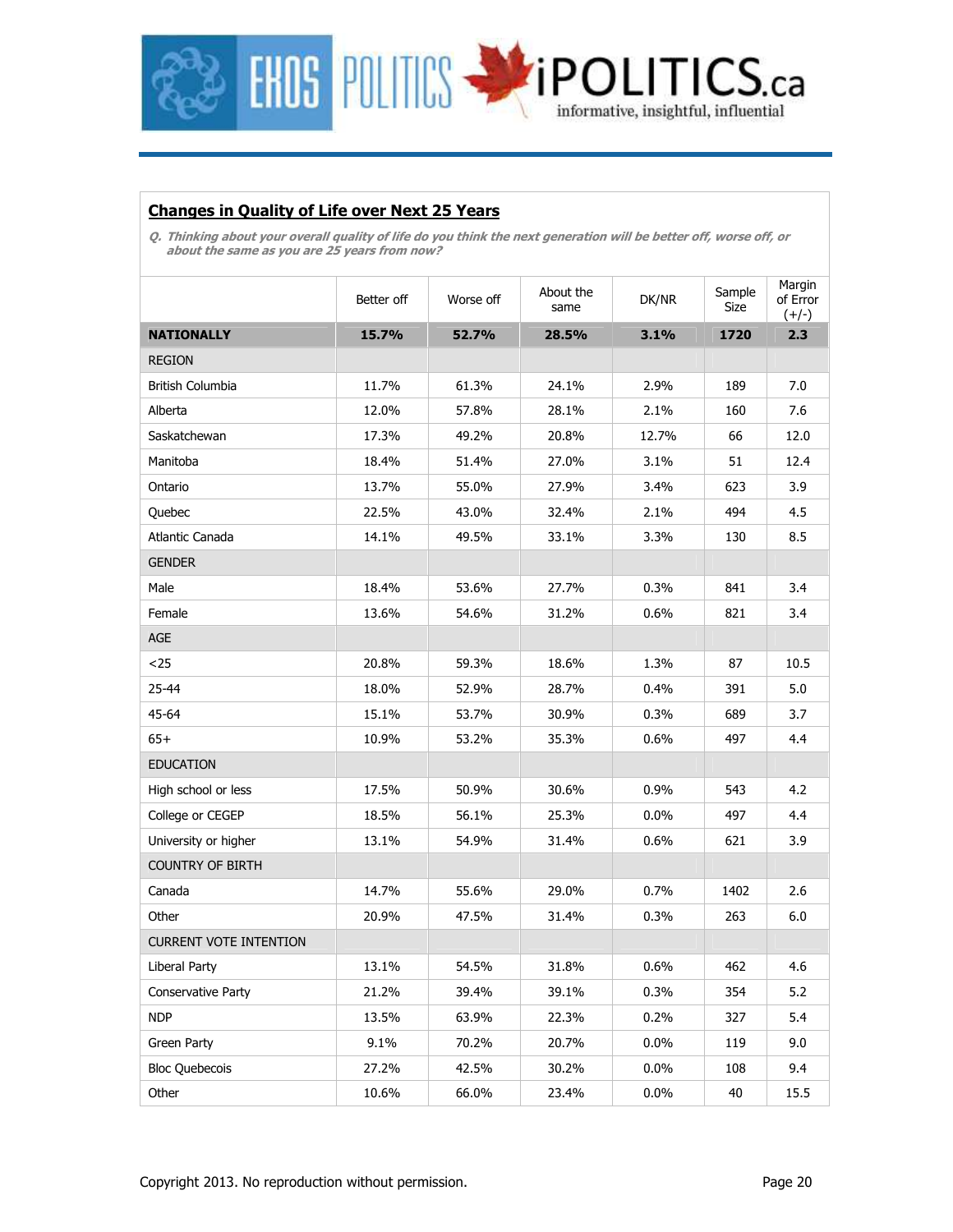

### **Self-Rated Social Class**

**Q. Thinking about your overall quality of life do you think the next generation will be better off, worse off, or about the same as you are 25 years from now?** 

|                               | Poor  | Working<br>class | Middle<br>class | Upper<br>class | DK/NR   | Sample<br>Size | Margin<br>of Error<br>$(+/-)$ |
|-------------------------------|-------|------------------|-----------------|----------------|---------|----------------|-------------------------------|
| <b>NATIONALLY</b>             | 12.0% | 31.2%            | 47.2%           | 5.9%           | 3.7%    | 3468           | 1.7                           |
| <b>REGION</b>                 |       |                  |                 |                |         |                |                               |
| British Columbia              | 13.3% | 36.2%            | 40.6%           | 5.5%           | 4.3%    | 385            | 5.0                           |
| Alberta                       | 14.2% | 26.0%            | 48.0%           | 6.7%           | 5.1%    | 328            | 5.4                           |
| Saskatchewan                  | 12.5% | 29.8%            | 41.6%           | 5.8%           | 10.3%   | 133            | 8.5                           |
| Manitoba                      | 5.0%  | 38.4%            | 46.9%           | 7.1%           | 2.5%    | 114            | 9.2                           |
| Ontario                       | 11.3% | 32.8%            | 46.0%           | 5.7%           | 4.1%    | 1265           | 2.8                           |
| Quebec                        | 12.5% | 24.7%            | 54.5%           | 6.5%           | 1.8%    | 972            | 3.1                           |
| Atlantic Canada               | 12.5% | 40.0%            | 41.0%           | 4.1%           | 2.4%    | 262            | 6.1                           |
| <b>GENDER</b>                 |       |                  |                 |                |         |                |                               |
| Male                          | 10.6% | 31.7%            | 49.8%           | 7.2%           | 0.8%    | 1597           | 2.5                           |
| Female                        | 14.0% | 32.5%            | 47.5%           | 5.0%           | 1.0%    | 1744           | 2.4                           |
| AGE                           |       |                  |                 |                |         |                |                               |
| $25$                          | 20.1% | 31.5%            | 36.6%           | 11.0%          | 0.8%    | 146            | 8.1                           |
| 25-44                         | 11.5% | 32.1%            | 50.6%           | 4.8%           | 0.9%    | 780            | 3.5                           |
| 45-64                         | 11.6% | 34.0%            | 47.7%           | 6.2%           | $0.6\%$ | 1402           | 2.6                           |
| $65+$                         | 10.7% | 29.0%            | 53.9%           | 4.9%           | 1.4%    | 1008           | 3.1                           |
| <b>EDUCATION</b>              |       |                  |                 |                |         |                |                               |
| High school or less           | 21.3% | 38.9%            | 35.1%           | 3.8%           | 0.9%    | 1092           | 3.0                           |
| College or CEGEP              | 12.1% | 39.3%            | 43.7%           | 4.0%           | 1.0%    | 1044           | 3.0                           |
| University or higher          | 4.9%  | 19.9%            | 64.5%           | 9.8%           | 0.8%    | 1199           | 2.8                           |
| <b>COUNTRY OF BIRTH</b>       |       |                  |                 |                |         |                |                               |
| Canada                        | 12.7% | 30.7%            | 49.7%           | 5.9%           | 1.0%    | 2810           | 1.9                           |
| Other                         | 10.7% | 38.7%            | 43.3%           | 6.3%           | 1.0%    | 542            | 4.2                           |
| <b>CURRENT VOTE INTENTION</b> |       |                  |                 |                |         |                |                               |
| Liberal Party                 | 9.5%  | 29.5%            | 54.2%           | 6.1%           | 0.7%    | 954            | 3.2                           |
| <b>Conservative Party</b>     | 8.4%  | 29.4%            | 53.4%           | 8.4%           | 0.5%    | 733            | 3.6                           |
| <b>NDP</b>                    | 11.0% | 30.9%            | 52.0%           | 5.7%           | 0.3%    | 635            | 3.9                           |
| Green Party                   | 17.5% | 34.8%            | 41.9%           | 4.8%           | 0.9%    | 220            | 6.6                           |
| <b>Bloc Quebecois</b>         | 10.9% | 30.9%            | 54.2%           | 4.0%           | $0.0\%$ | 206            | 6.8                           |
| Other                         | 17.5% | 44.4%            | 31.0%           | 6.4%           | 0.8%    | 81             | 10.9                          |